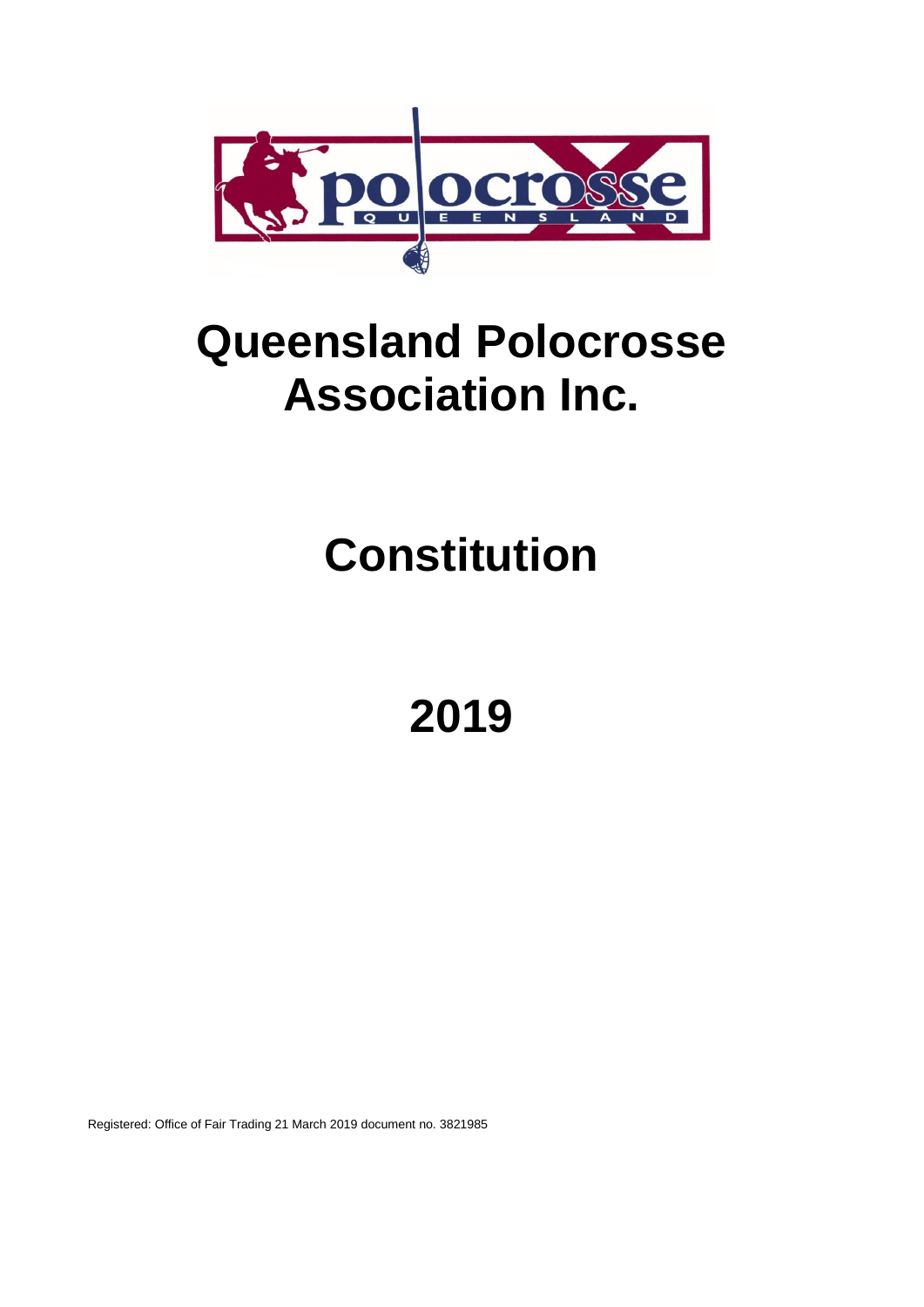## **Queensland Polocrosse Association Inc. Constitution**

## **1 Name of Association**

1.1 The name of the incorporated association is the Queensland Polocrosse Association Inc.

## **2 Definitions and interpretation**

2.1 The meanings of the terms used in this Constitution, Objects, Rules or By-laws shall be as follows:

| <b>Term</b>                  | <b>Meaning</b>                                                                                                                                                                                                |
|------------------------------|---------------------------------------------------------------------------------------------------------------------------------------------------------------------------------------------------------------|
| Act                          | means the Associations Incorporation Act 1981 (Qld);                                                                                                                                                          |
| <b>Acting Delegate</b>       | means a person, 16+ years of age, who is nominated to act as a Delegate in<br>circumstances where the Delegate cannot attend the AGM;                                                                         |
| <b>Additional Provisions</b> | means a provision of the 'Model Rules' under the Act;                                                                                                                                                         |
| <b>Affiliate Member</b>      | means a person who is affiliated with the QPA, but who is not a Member of a<br>Club, as may be determined by the QPA from time to time;                                                                       |
| Agenda                       | means the agenda which sets out the order of business to be discussed at a<br>Meeting;                                                                                                                        |
| <b>AGM</b>                   | means the annual general meeting of the QPA, at which the Management<br>Committee Members must be elected and other functions required by the Act<br>must be carried out:                                     |
| <b>Appeals Committee</b>     | means the committee duly appointed by the Management Committee to<br>perform judicial functions of the QPA delegated under clause 15;                                                                         |
| <b>Associate Member</b>      | means an organisation or body, which in the opinion of the QPA has similar<br>aims and objects for promoting horses and horse-sports, who has been<br>granted associate membership to the QPA;                |
| <b>By-Laws</b>               | means any by-laws made by the Management Committee under clause 30;                                                                                                                                           |
| Chairperson                  | means the President of the QPA, or alternatively Vice President or other<br>Management Committee Member, who is appointed as chairperson at any<br>Meeting in the absence of the President or Vice President; |
| Club                         | means a polocrosse club who is a QPA Member as may be determined by<br>the QPA from time to time;                                                                                                             |
| <b>Club Membership Fee</b>   | means the fee payable by a Member to the Club that they are a member of<br>in accordance with clause 11, to be paid annually or as otherwise determined<br>by the Club;                                       |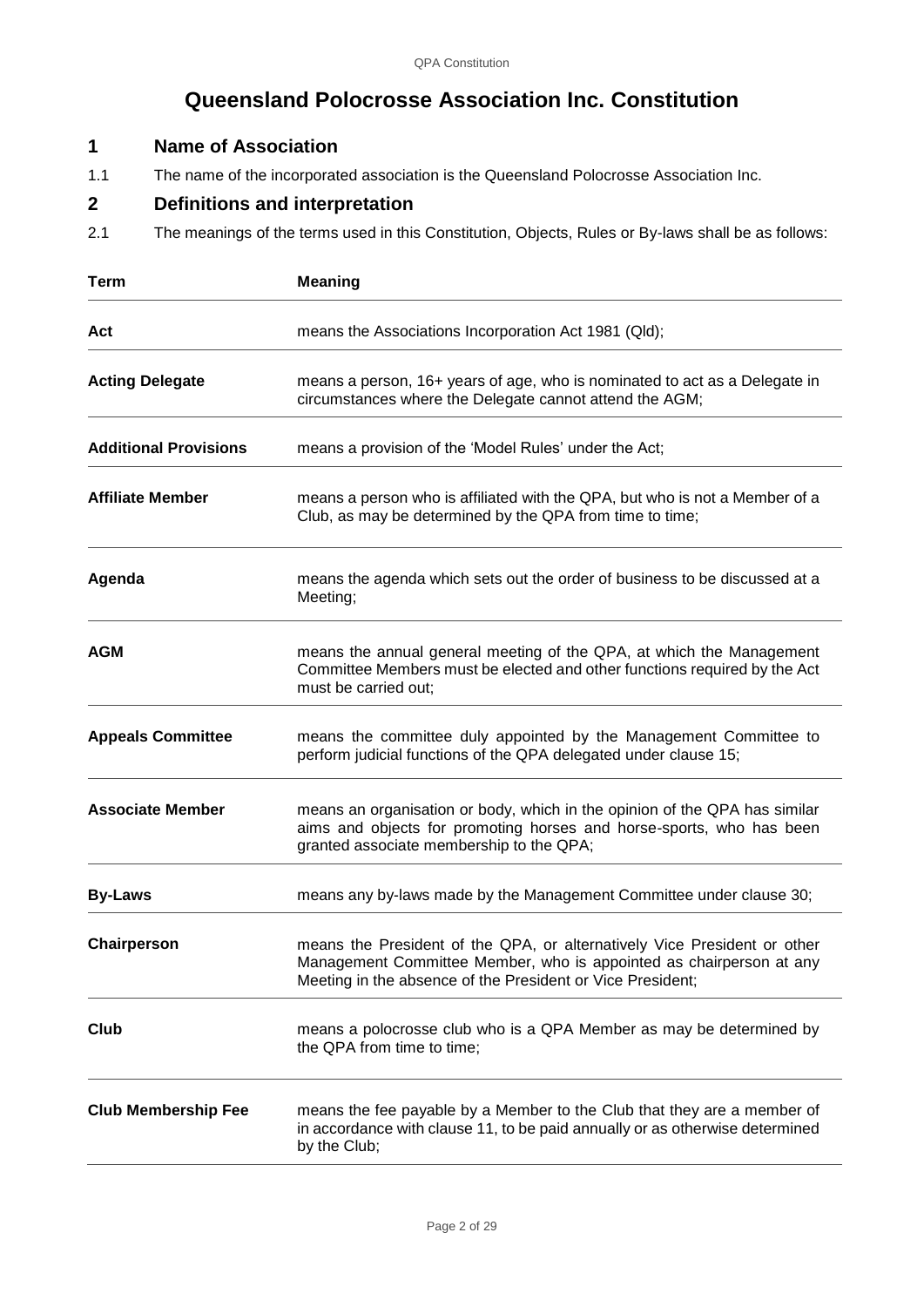| <b>Term</b>                                  | <b>Meaning</b>                                                                                                                                                                                                                                                                                                                                                                |
|----------------------------------------------|-------------------------------------------------------------------------------------------------------------------------------------------------------------------------------------------------------------------------------------------------------------------------------------------------------------------------------------------------------------------------------|
| <b>Club QPA Fee</b>                          | means the fee payable by a Club to the QPA in accordance with clause 11,<br>to be paid annually or as otherwise determined by the QPA;                                                                                                                                                                                                                                        |
| <b>Constitution</b>                          | means this constitution of the QPA;                                                                                                                                                                                                                                                                                                                                           |
| <b>Councillor</b>                            | means a Member appointed to the Management Committee in accordance<br>with clause 13;                                                                                                                                                                                                                                                                                         |
| <b>Delegate</b>                              | means each of the two persons appointed prior to the AGM who are to act in<br>this capacity until the next AGM unless otherwise removed pursuant to clause<br>9, appointed to act for and on behalf of a Club and to represent the Club at<br>Meetings and must be 16+ years of age;                                                                                          |
| <b>Emergency Delegate</b>                    | means the person(s) appointed from time to time to act on behalf of a Club<br>and to represent the Club at Meetings, in circumstances where a Delegate or<br>Acting Delegate cannot attend the Meeting due to an emergency (including,<br>but not limited to, circumstances where the Delegate is impacted by fire, flood<br>or medical emergency), must be 16+ years of age; |
| <b>Executive</b>                             | means the two (2) Members forming part of the Management Committee in<br>accordance with clause 13;                                                                                                                                                                                                                                                                           |
| <b>Financial Year</b>                        | means the year ending on the next 30 September following incorporation and<br>thereafter a period of twelve (12) months commencing on 1 October and<br>ending on 30 September each year;                                                                                                                                                                                      |
| <b>Intellectual Property</b>                 | means all rights subsisting in copyright, business names, names, trade marks<br>(or signs), logos, designs, equipment including computer software, images<br>(including photographs, videos or films) or service marks relating to the QPA<br>or any activity of or conducted, promoted or administered by the QPA in<br>Queensland;                                          |
| <b>Judicial Committee</b>                    | means the committee duly appointed by the Management Committee to<br>perform judicial functions of the QPA delegated under clause 15;                                                                                                                                                                                                                                         |
| <b>Judicial Regulations</b>                  | means any Regulations of the QPA relating to the judicial functions of the<br>QPA and any Judicial Committee in relation to the discipline of any QPA<br>Member;                                                                                                                                                                                                              |
| <b>Management Committee</b>                  | means the Councillors and the Executive appointed in accordance with<br>clause 13;                                                                                                                                                                                                                                                                                            |
| <b>Management Committee</b><br><b>Member</b> | means a Member who is part of the Management Committee;                                                                                                                                                                                                                                                                                                                       |
| <b>Management Committee</b><br>Quorum        | means five (5) or more Management Committee Members;                                                                                                                                                                                                                                                                                                                          |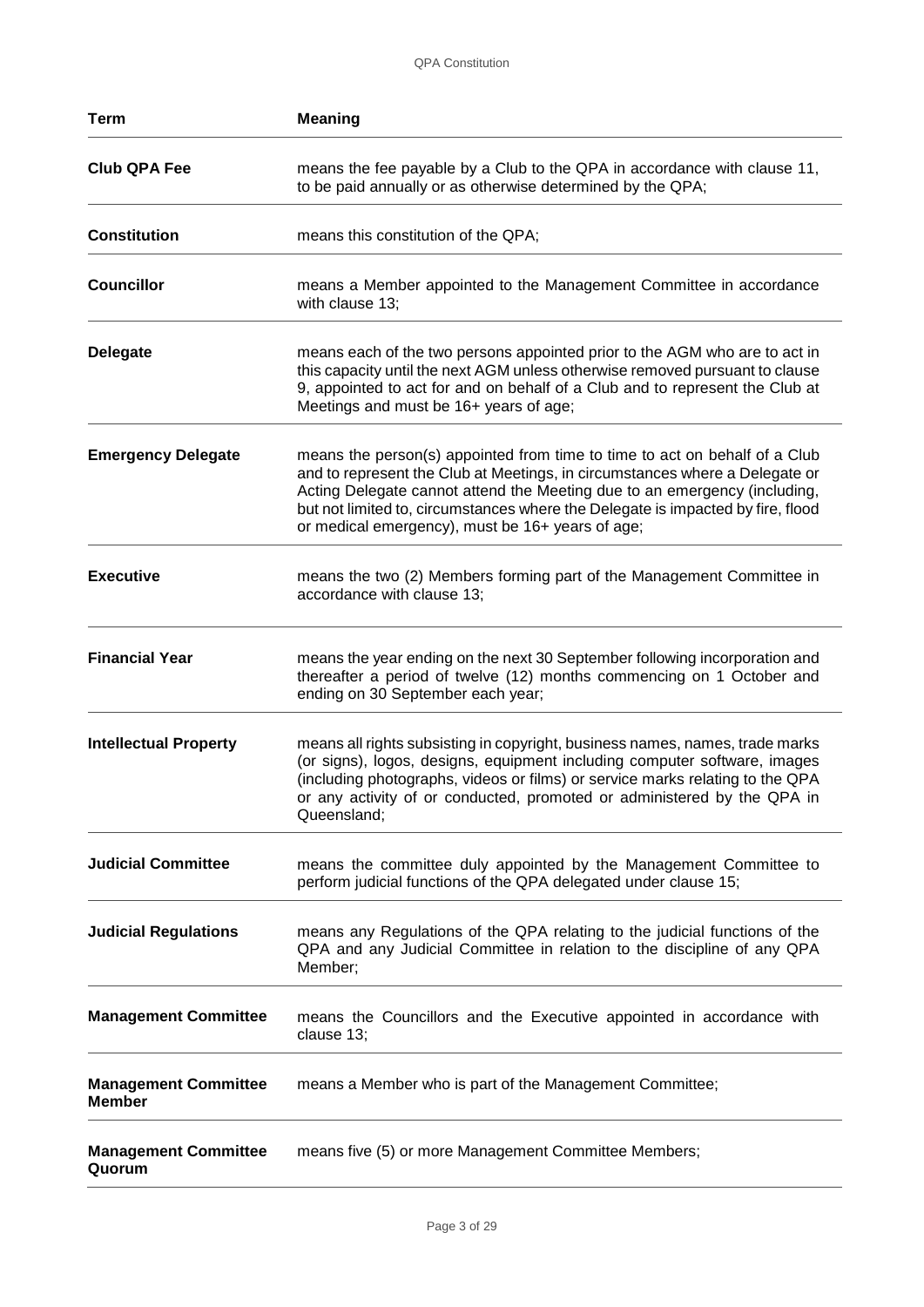QPA Constitution

| <b>Term</b>                 | <b>Meaning</b>                                                                                                                                                                                                                                                             |
|-----------------------------|----------------------------------------------------------------------------------------------------------------------------------------------------------------------------------------------------------------------------------------------------------------------------|
| Meeting/s                   | means the AGM, and any Special Meeting of the QPA;                                                                                                                                                                                                                         |
| <b>Meeting Quorum</b>       | means 30% of the registered clubs of the QPA who are entitled to vote;                                                                                                                                                                                                     |
| <b>Member</b>               | means a person who is a registered, financial member of a Club that is a QPA<br>Member;                                                                                                                                                                                    |
| <b>Notice of Motion</b>     | means a notice of motion given in accordance with clause 19;                                                                                                                                                                                                               |
| <b>Objects</b>              | means the objects of the QPA as set out in clause 3;                                                                                                                                                                                                                       |
| <b>PAA</b>                  | means the Polocrosse Association of Australia Inc.;                                                                                                                                                                                                                        |
| <b>Postal Vote</b>          | means a bona fide vote by club delegates in the form of electronic or postal<br>transmission, that has the same emphasis as a vote placed personally by<br>delegates at a meeting;                                                                                         |
| <b>Powers</b>               | means the powers of the QPA as set out in clause 4;                                                                                                                                                                                                                        |
| <b>President</b>            | means the Member elected as the President in accordance with clause 13;                                                                                                                                                                                                    |
| <b>QPA</b>                  | means Queensland Polocrosse Association Inc.;                                                                                                                                                                                                                              |
| <b>QPA Member</b>           | means a Member, Club, Associate Member or Affiliate Member of the QPA<br>under clause 5;                                                                                                                                                                                   |
| <b>QPA Registration Fee</b> | means the fee payable by a Member to the QPA in accordance with clause<br>11, to be paid annually or as otherwise determined by the QPA;                                                                                                                                   |
| <b>Register</b>             | means a register of QPA Members kept and maintained in accordance with<br>clause 7;                                                                                                                                                                                        |
| <b>Regulations</b>          | means any regulations made by the Management Committee under clause<br>30;                                                                                                                                                                                                 |
| <b>Selector</b>             | means each of the five (5) Members duly elected as junior selectors and each<br>of the five (5) Members duly elected as senior selectors in accordance with<br>clause 22, charged with selecting teams to represent the State of Queensland<br>in polocrosse competitions; |
| <b>Special Meeting</b>      | means any meeting of QPA Members that is held in accordance with clause<br>16;                                                                                                                                                                                             |
| <b>Special Resolution</b>   | means a resolution passed at a Meeting by the votes of 75% of the QPA<br>Members present and entitled to vote;                                                                                                                                                             |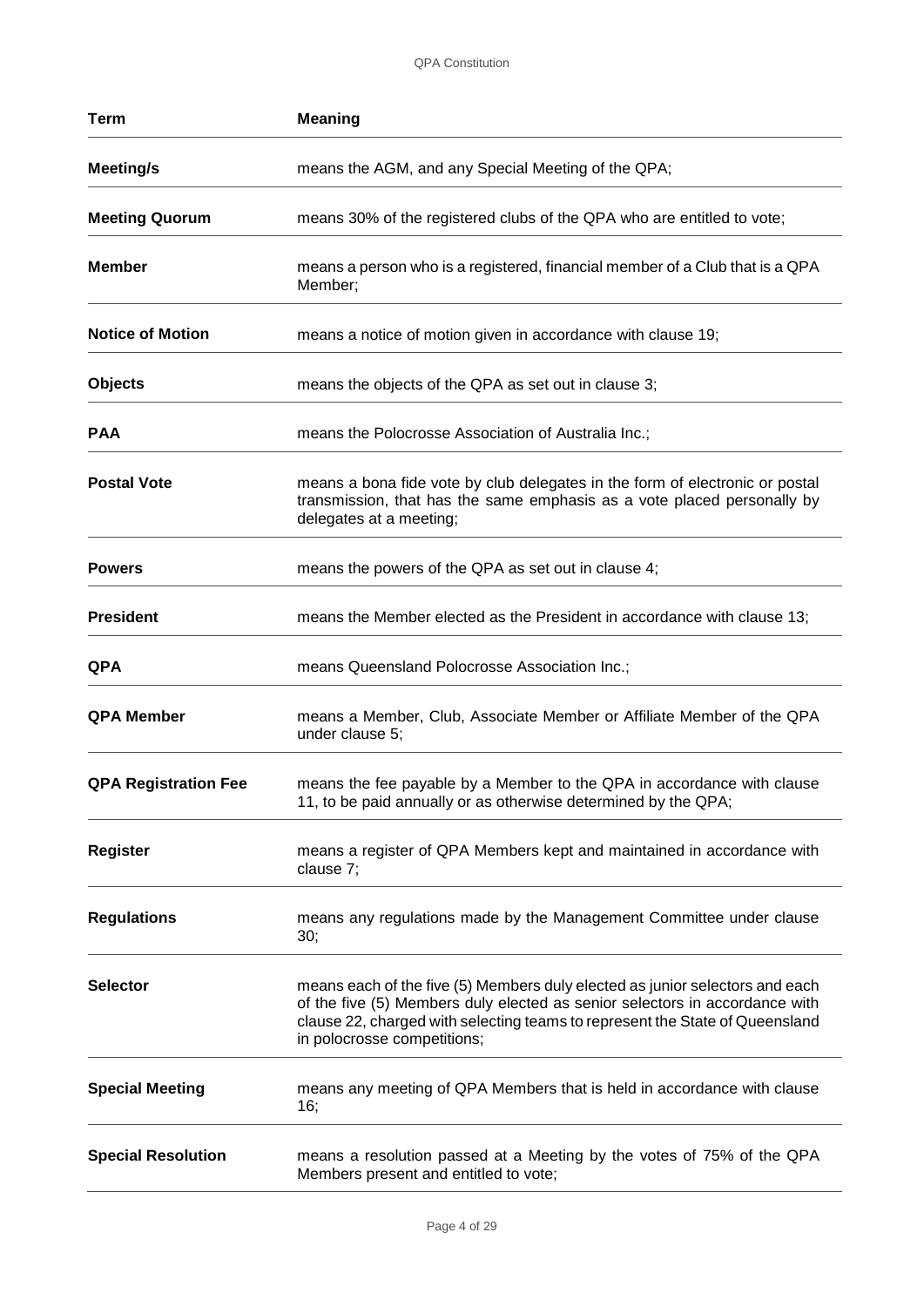| Term                                        | <b>Meaning</b>                                                                                                            |
|---------------------------------------------|---------------------------------------------------------------------------------------------------------------------------|
| <b>State Administrator</b>                  | means the person employed as State Administrator of the QPA under clause<br>15.2;                                         |
| <b>State Director of</b><br><b>Umpiring</b> | means the Member duly elected in accordance with clause 23, who is<br>responsible for all umpiring matters in Queensland; |
| <b>Treasurer</b>                            | means the Member elected as the treasurer in accordance with clause 13;                                                   |
| Zone                                        | means a specific regional area in Queensland where there are (4) or more<br>Clubs, as assigned by the QPA;                |
| <b>Zone Representative</b>                  | means the president, secretary or treasurer of a Zone.                                                                    |

- 2.2 In this Constitution unless the context otherwise requires:
	- (a) a reference to a function includes a reference to a power, authority and duty;
	- (b) a reference to the exercise of a function includes, where the function is a power, authority or duty, a reference to the exercise of the power or authority of the performance of the duty;
	- (c) words denoting the singular number include the plural and vice versa;
	- (d) words denoting any gender include all genders;
	- (e) where a word or phrase is defined other parts of speech and grammatical forms of that word or phrase have corresponding meanings;
	- (f) words denoting natural persons include bodies corporate and unincorporated and vice versa;
	- (g) references to a person include the legal personal representatives, successors and permitted assigns of that person;
	- (h) references to clauses and schedules are to the clauses of and schedules to this Constitution;
	- (i) headings are for convenience only and shall not effect interpretation;
	- (j) references to any party to this Constitution or any other agreement or instrument include the party's successors, permitted assigns, receivers and managers;
	- (k) references to any agreement or instrument include references to that agreement or instrument as amended, notated, supplemented, varied or replaced from time to time;
	- (l) references to any legislation, provision of legislation, a statute, ordinance, code or other law includes regulations and other statutory instruments under it and consolidations, amendments, re-enactments or replacements of any of them (whether of the same or any legislative authority having jurisdiction); and
	- (m) a reference to "writing" shall unless the contrary intention appears, be construed as including references to printing, lithography, photography and other modes of representing or reproducing words in a visible form, including messages sent by electronic mail.
- 2.3 Except where the contrary intention appears, in this Constitution, an expression that deals with a matter under the Act has the same meaning as that provision of the Act.
- 2.4 To the extent that any matter is not provided for under this Constitution or any additional Regulations or By-Laws of the QPA which is otherwise provided for under the Additional Provisions, then the QPA's Constitution and such other Regulations and By-laws are taken to include the Additional Provisions.

## **3 Objects of the QPA**

- 3.1 The QPA is established solely for the objects set out in this clause 3.
- 3.2 The Objects of the QPA are to: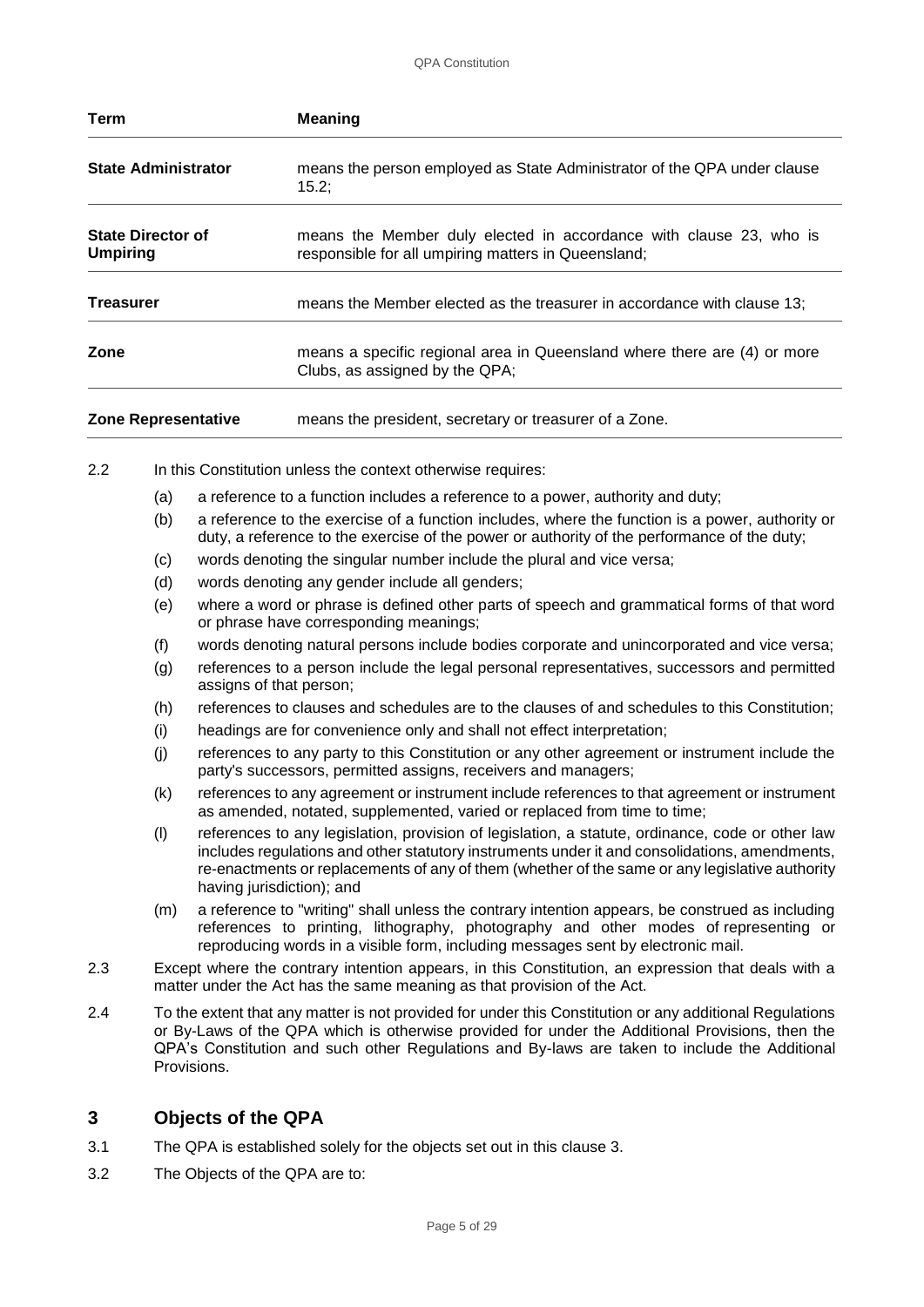- (a) participate as a member of the PAA so the sport of polocrosse can be conducted, encouraged, promoted, advanced and administered in Queensland;
- (b) conduct, encourage, promote, advance and administer the sport of polocrosse throughout Queensland;
- (c) ensure the maintenance and enhancement of the QPA, the PAA, the QPA Members and the sport of polocrosse, its standards, quality and reputation for the benefit of the QPA Members and the sport of polocrosse;
- (d) promote mutual trust and confidence between the QPA, the PAA and the QPA Members in pursuit of these Objects;
- (e) act on behalf of, and in the interest of, the QPA Members and the sport of polocrosse in Queensland;
- (f) promote the economic and community service success, strength and stability of the QPA, the QPA Members and the sport of polocrosse in Queensland;
- (g) affiliate and otherwise liaise with the PAA and adopt its rule and policy framework to further these Objects and the sport of polocrosse in Queensland;
- (h) use and protect the Intellectual Property of the QPA;
- (i) apply the property and capacity of the QPA towards the fulfilment and achievement of these Objects;
- (j) strive for government, commercial and public recognition of the QPA as the controlling body for the sport of polocrosse in Queensland;
- (k) abide by, promulgate, enforce and secure uniformity in the application of, the rules of the sport of polocrosse as may be determined from time to time by the PAA as may be necessary for the management and control of the sport of polocrosse and related activities in Queensland;
- (l) advance the operations and activities of the QPA throughout Queensland;
- (m) further develop the sport of polocrosse into an organised institution and with these Objects in view, to foster, regulate, organise and manage examinations, competitions, displays and other activities and to issue badges, medallions and certificates and award trophies to successful QPA Members;
- (n) review and/or determine any matters relating to the sport of polocrosse which may arise, or be referred to it, by any QPA Member;
- (o) recognise any penalty imposed on any QPA Member;
- (p) act as arbiter or otherwise delegate to another entity to act as arbiter (as required) on all matters pertaining to the conduct of the sport of polocrosse in Queensland, including disciplinary matters;
- (q) pursue such commercial arrangements, including sponsorship and marketing opportunities as are appropriate to further the interests of the sport of polocrosse in Queensland;
- (r) adopt and implement such policies as may be developed by the QPA, including (as relevant and applicable) member protection, anti-doping, health and safety, junior sport, infectious diseases and such other matters as may arise as issues to be addressed in the sport of polocrosse representing the interests of QPA Members and of the sport of polocrosse generally in any appropriate forum in Queensland;
- (s) have regard to the public interest in its operations;
- (t) do all that is reasonably necessary to enable these Objects to be achieved and enable QPA Members to receive the benefits which these Objects are intended to achieve;
- (u) promote the health and safety of QPA Members and all other participants in the sport of polocrosse in Queensland;
- (v) seek and obtain improved facilities for the enjoyment of the sport of polocrosse in Queensland; and
- (w) undertake and or do all such things or activities which are necessary, incidental or conducive to the advancement of these Objects.

## **4 Powers of QPA**

- 4.1 In order to further the Objects of the QPA, the QPA has the following powers:
	- (a) the rights, powers and privileges conferred on it under section 25 of the Act;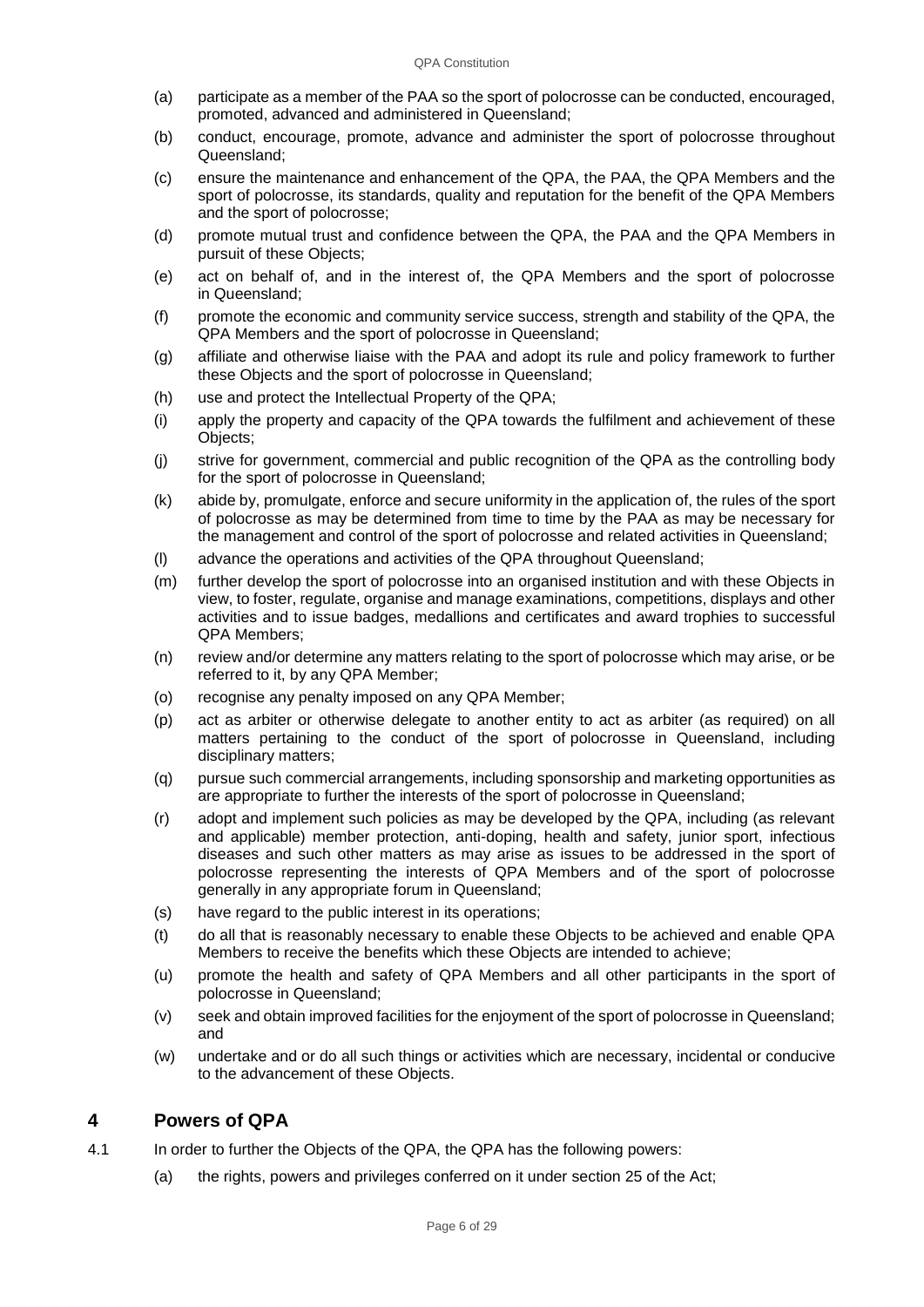- (b) the legal capacity and powers of a company as set out under section 124 of the Corporations Act 2001 (Cth);
- (c) to subscribe to, become a member of and co-operate with any other association, club or organisation, whether incorporated or not, whose objectives are altogether or in part similar to those of the QPA provided that the QPA shall not subscribe to or support with its funds any club or association which does not prohibit the distribution of its income and property amongst members to an extent at least as great as imposed on the QPA under or pursuant to clause 29.1 to buy, sell and deal in all kinds of articles, commodities and provisions, both liquid and solid, for the members of the QPA;
- (d) to purchase, take on, lease or exchange, hire or otherwise acquire any land, buildings, easements or property, real or personal, and any rights or privileges which may be requisite for the purposes of, or capable of being conveniently used in connection with, any of the objects of the QPA; provided that in the case the QPA shall take or hold any property which may be subject to any trusts, the QPA shall only deal with the same in such manner as is allowed by law having regard to such trusts;
- (e) to enter into any arrangements with any government or other authority that are incidental or conducive to the attainment of the Objects and the exercise of Powers of the QPA; to obtain from any such government or other authority any rights, privileges and concession which the QPA may think desirable to obtain and carry out the exercise and comply with any such arrangements, rights, privileges and concessions;
- (f) to appoint, employ, remove or suspend such managers, administrators, secretaries, workman and other persons as may be necessary or convenient for the purpose of the QPA;
- (g) to remunerate any person or body corporate for services rendered, or to be rendered;
- (h) to construct, improve, develop, maintain, work manage, carry out, alter or control any business, grounds, works or conveniences which may seem calculated directly or indirectly to advance the QPA's interest, and to contribute to, subsidise or otherwise assist and take part in the construction, improvement, maintenance, development, working, management, carrying out, alteration or control thereof;
- (i) to invest and deal with money of the QPA not immediately required in such manner as may from time to time be thought fit;
- (j) to take or otherwise acquire, and hold shares, debentures or other securities of any company or body corporate;
- (k) to borrow or raise money either alone or jointly with any other person or legal entity in such manner as may be thought proper and whether upon fluctuating advance account or overdraft or otherwise to represent or secure monies and further advances borrowed, to be borrowed alone or with others by notes secured or unsecured, debentures or debenture stock perpetual or otherwise, or by mortgage, charge, lien or other security upon the whole or any part of the QPA's property or assets present or future and to purchase, redeem or pay off any such securities;
- (l) to sell, improve, manage, develop, exchange, lease, dispose of, turn to account or otherwise deal with all or any part of the property and rights of the QPA;
- (m) to take or hold mortgages, liens or charges, to secure payment of the purchase price, or any unpaid balance of the purchase price, of any part of the QPA's property of whatever kind sold by the QPA, or any money due to the QPA from purchasers and others;
- (n) to take any gift of property whether subject to any special trust or not, for any one or more of the Objects of the QPA but subject always to clause 4.1(g);
- (o) to take such steps by personal or written appeals, public meetings or otherwise, as may from time to time be deemed expedient for the purpose of procuring contributions to the funds of the QPA in the shape of donations, annual subscriptions or otherwise;
- (p) to print and publish any newspapers, periodicals, books or leaflets that the QPA may think desirable for the promotion of the Objects;
- (q) to amalgamate with any one or more incorporated associations having similar objects altogether or in part similar to those of the QPA and which shall prohibit the distribution of its or their income and property among its or their members to an extent at least as great as that imposed upon the QPA under or pursuant to clause 27.7;
- (r) to purchase or otherwise acquire and undertake all or any part of the property, assets, liabilities and engagements of any one or more of the incorporated association with which the QPA is authorised to amalgamate;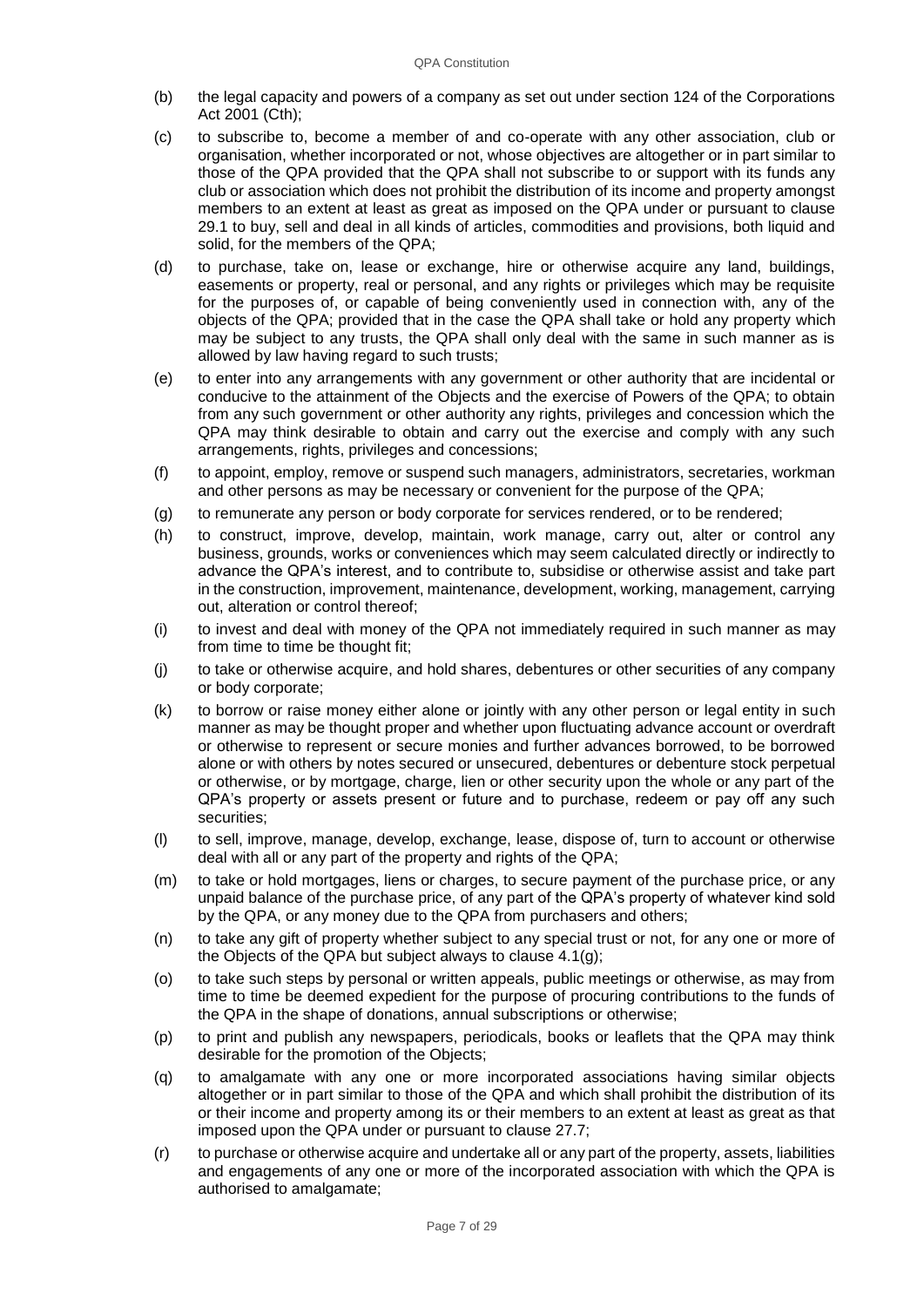- (s) to transfer all or any part of the property, assets, liabilities and engagements of any one or more of the incorporated associations with which the QPA is authorised to amalgamate;
- (t) to make donations for patriotic, charitable or community purposes;
- (u) to transact any lawful business in which the Commonwealth of Australia is engaged;
- (v) to do all such other things as are incidental or conducive to the attainment of the Objects and exercise of the Powers of the QPA;
- (w) to have the power to handicap and grade players, appoint umpires, conduct and control games, matches, tournaments, carnivals or exhibitions, to discipline the conduct of members of affiliated bodies associated with the QPA, and to amend the Constitution, Objects, Rules and By-Laws.
- 4.2 Subject to clause 12, the Management Committee shall have the power to delegate to other bodies all such authorities, with the exception of the amendment of the Constitution, Objects, Regulations or By-Laws of the QPA.

## **5 QPA Members**

## **Categories of QPA Members**

- 5.1 QPA Members shall consist of:
	- (a) Members; and
	- (b) Clubs, which subject to this Constitution shall be represented by two (2) Delegates. Each Club shall have the right to receive notice of Meetings and to be present, debate and shall have two (2) votes on behalf of the relevant Club at Meetings; and
	- (c) Affiliate Members; and
	- (d) Associate Members; and
	- (e) such new or other categories of members as may be established by the Management Committee from time to time. Any new category of QPA Member established by the Management Committee cannot be granted voting rights without the approval of the QPA in Meeting.

## **Deemed Membership**

5.2 All QPA Members which or who are, prior to the approval of this Constitution under the Act, members of the QPA, shall be deemed QPA Members from the time of approval of this Constitution under the Act and shall not be liable to pay any further QPA Registration Fee or Club QPA Fee until the next due date for payment of that subscription.

## **Admission and rejection of QPA Members**

- 5.3 At the Management Committee Meeting following the receipt of any applications for membership and the accompanying QPA Registration Fee or Club QPA Fee, the Management Committee shall consider each application and determine whether the applicant should be admitted as a QPA Member or whether the application should be rejected.
- 5.4 Any applicant who receives a majority of votes of the Management Committee Members present at the Management Committee Meeting shall be accepted as a QPA Member of the category of membership applied for.
- 5.5 Upon the admission or rejection of any applicant for any category of membership, the President shall provide the applicant with written notification of such admission or rejection (the Membership Notification).
- 5.6 Any applicant whose application for membership is rejected by the Management Committee may apply to have the decision reviewed by the PAA. The PAA's decision will be final.

## **6 Zones, Associate Members, Affiliate Members and Clubs**

## **Zones**

6.1 A Zone shall function for the control of all matters concerning the sport of polocrosse within the limits of the district assigned to it by the QPA or as otherwise determined by the QPA. It shall be affiliated with the QPA and shall deal with the PAA only through the QPA.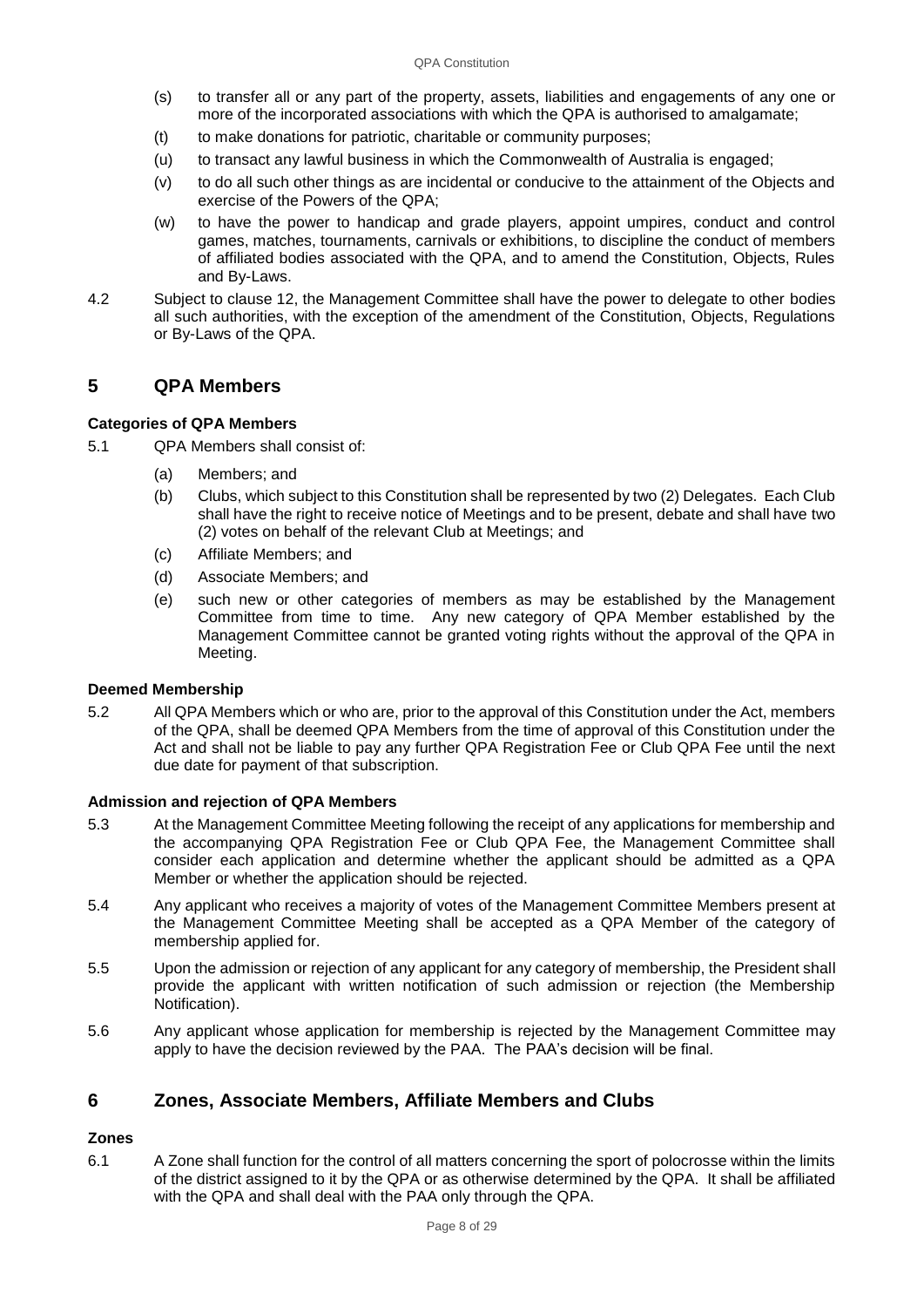- 6.2 Each Zone shall have Zone Representatives. Such representatives (and any other Members of the Zone) shall have the right to be present at Meetings but shall have no right to debate or to vote at Meetings on behalf of that Zone. Zones have no entitlement to vote.
- 6.3 On the formation and affiliation of a Zone, the Zone shall be responsible for the payment of the QPA Registration Fees due to the QPA and shall be responsible for the collection of Club QPA Fees or any other fees as determined from time to time to be remitted to the QPA and for such other administrative and disciplinary matters as delegated to each Zone by the QPA from time to time.
- 6.4 The secretary of each Zone shall forward at the beginning of each respective Financial Year, a full alphabetical list of its affiliated Clubs and Members to the QPA and these lists shall be kept up to date.

#### **Associate Members**

- 6.5 The QPA shall have the power to decide who may be an Associate Member.
- 6.6 One (1) representative from each Associate Member may attend Meetings, but shall not take part in the business of the Meeting without the permission of the QPA. Associate Members have no entitlement to vote.
- 6.7 The QPA shall determine any Associate Member's fees annually.

#### **Affiliate Members**

- 6.8 The QPA shall have the power to decide who may be an Affiliate Member.
- 6.9 Affiliate Members may attend Meetings, but shall not take part in the business of the Meeting without the permission of the QPA. Affiliate Members have no entitlement to vote.
- 6.10 The QPA shall determine any Affiliate Member's fees annually.

#### **Clubs**

- 6.11 Clubs shall affiliate with the QPA through the Zone within whose regional district they are situated or otherwise at the discretion of the QPA. Where there is only one Zone in existence within Queensland then each Club shall affiliate with the QPA through that Zone and where there are insufficient Clubs to form a Zone then each Club shall affiliate directly with the QPA in accordance with this Constitution.
- 6.12 A Club shall function for the control of all of the Members in that Club and matters concerning the sport of polocrosse within the Club.
- 6.13 The constitution, objects, rules and by-laws of the Club shall:
	- (a) not be inconsistent with the Constitution, Objects, Regulations and By-Laws of the QPA (or the relevant Zone if in existence); and
	- (b) contain a clause signifying that the Club and its members shall be governed by the Constitution, Objects, Regulations and By-Laws of the QPA (or the relevant Zone if in existence).
- 6.14 On the formation and affiliation of a Club, the Club shall be responsible for the payment of the Club QPA Fee to the QPA and it shall deal with the QPA through the relevant Zone (if in existence) or otherwise directly with the QPA.
- 6.15 The secretary of each Club shall forward a full alphabetical list of its Members to its relevant Zone and to the QPA at the beginning of each Financial Year for their records; and each Club will keep the information on such list up to date and accurate.
- 6.16 A Club shall present a copy of the following to its Zone (if in existence) and to the QPA:
	- (a) its constitution, objects, rules and by-laws before it is granted affiliation; and
	- (b) any proposed amendment to its constitution, objects, rules and by-laws before the amendment is made.

The final interpretation of the Club's constitution, objects, rules and by-laws shall vest in the QPA.

- 6.17 Any dispute or uncertainty as to the application of this Constitution to a Club shall be resolved by the Management Committee in its sole discretion.
- 6.18 Each Club shall advise the Management Committee no later than two (2) weeks prior to the AGM of the address and membership particulars of each Delegate for the ensuing Financial Year.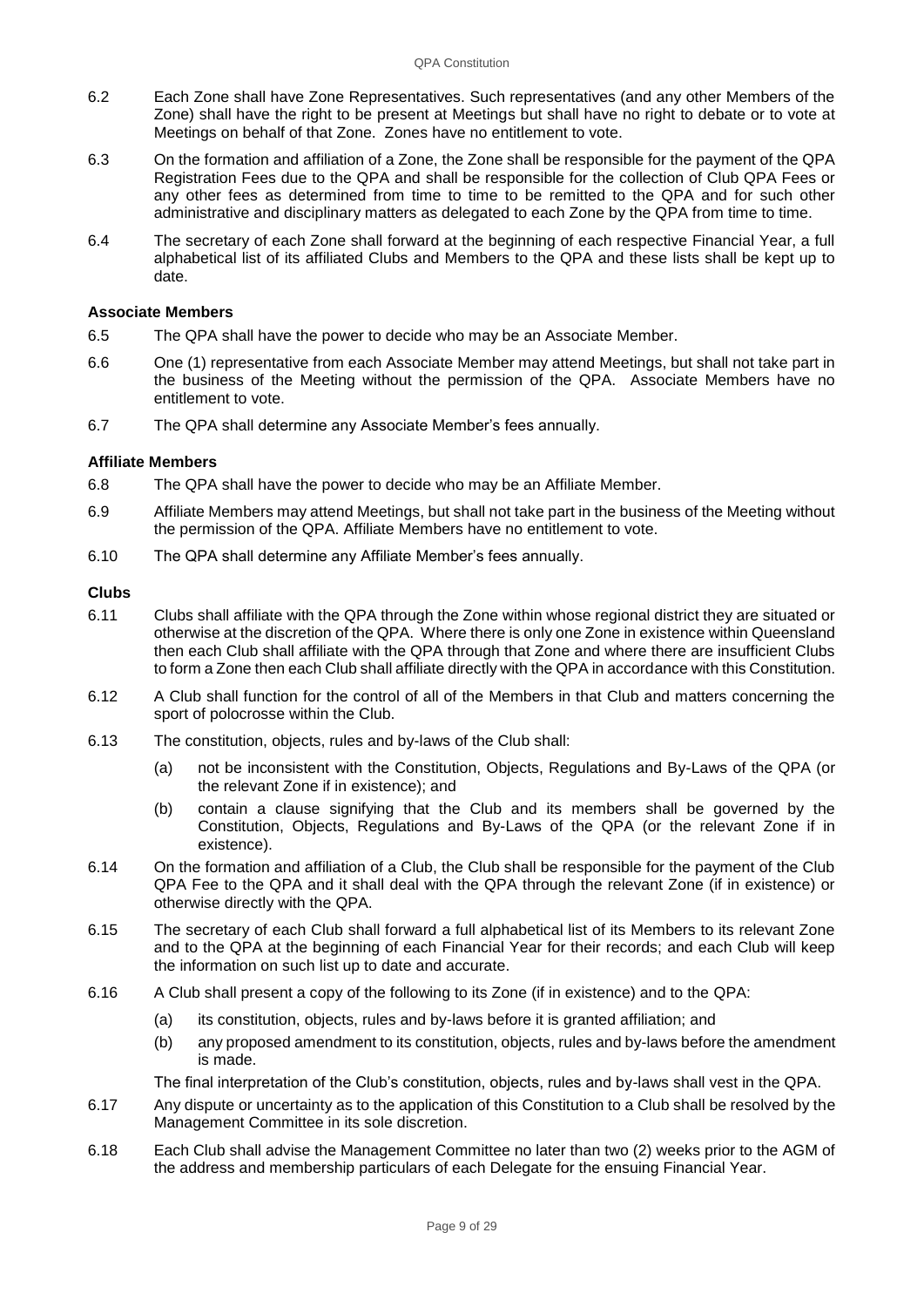- 6.19 If a Delegate is unable to attend the AGM then the Club must advise the Management Committee in writing prior to the AGM of the name of the Acting Delegate.
- 6.20 If a Delegate or Acting Delegate becomes unable to attend the AGM within 24 hours of the AGM commencing, due to emergency circumstances, then an Emergency Delegate may attend in their place.

## **Application for QPA Membership by a Club, Associate Member or Affiliate Member**

- 6.21 An application for QPA Membership by a Club, Associate Member or Affiliate Member must be:
	- (a) in writing on the form prescribed from time to time by the Management Committee (if any), from the applicant or its nominated representative and lodged with the QPA;
	- (b) accompanied by a copy of the applicant's constitution (which must be acceptable to the QPA and must substantially conform to this Constitution);
	- (c) accompanied by the applicant's register of members (if applicable); and
	- (d) accompanied by the appropriate fee (if any).
- 6.22 The Management Committee may accept or reject an application regardless of whether the applicant has complied with the requirements in clause 6.21 and shall not be required or compelled to provide any reason for such acceptance or rejection.
- 6.23 Where an application is accepted, the applicant shall become a QPA Member from the time of acceptance by the QPA and the applicant will be added to the Register as soon as practicable.
- 6.24 Where the QPA rejects an application it shall refund any fees forwarded with the application to the applicant.

## **Renewal of QPA Membership by a Club, Associate Member or Affiliate Member**

- 6.25 Associate Members and Affiliate Members are not required to renew their QPA Membership unless provided to by the QPA.
- 6.26 Clubs must renew their QPA Membership annually in accordance with the procedures set down by the Regulations from time to time.
- 6.27 Upon renewal of their QPA Membership, a Club must:
	- (a) lodge an updated copy of its constitution (including all amendments, for sake of clarity if a constitution has not been amended there is no requirement to lodge a copy) with the QPA;
	- (b) provide details of any change in its Delegates; and
	- (c) provide any other information reasonably required by the QPA.
	- (d) Each Club must ensure that its constitution is amended to conform to any amendments made to this Constitution and/or to the PAA constitution.
- 6.28 Clubs shall provide the QPA with such details as are reasonably required by the QPA under this Constitution within one (1) month of the approval of this Constitution under the Act.

## **7 Register of QPA Members**

## **QPA to keep Register**

- 7.1 The Management Committee shall cause to keep and maintain a Register that records (as a minimum):
	- (a) the full name, residential address, category of membership and date of admission as a QPA Member of each Member, Club, Delegate, Associate Member and Affiliate Member; and
	- (b) details of each Zone, the Clubs within the relevant Zone and details of each Zone's Representative; and
	- (c) the full name, residential address and date of admission as a QPA Member and to their relevant position of each Councillor and Executive member of the Management Committee (from time to time); and
	- (d) where applicable, the date of any resignation, termination and/or reinstatement of membership and/or relevant Management Committee position of any Member, Councillor or Executive member of the Management Committee or Club; and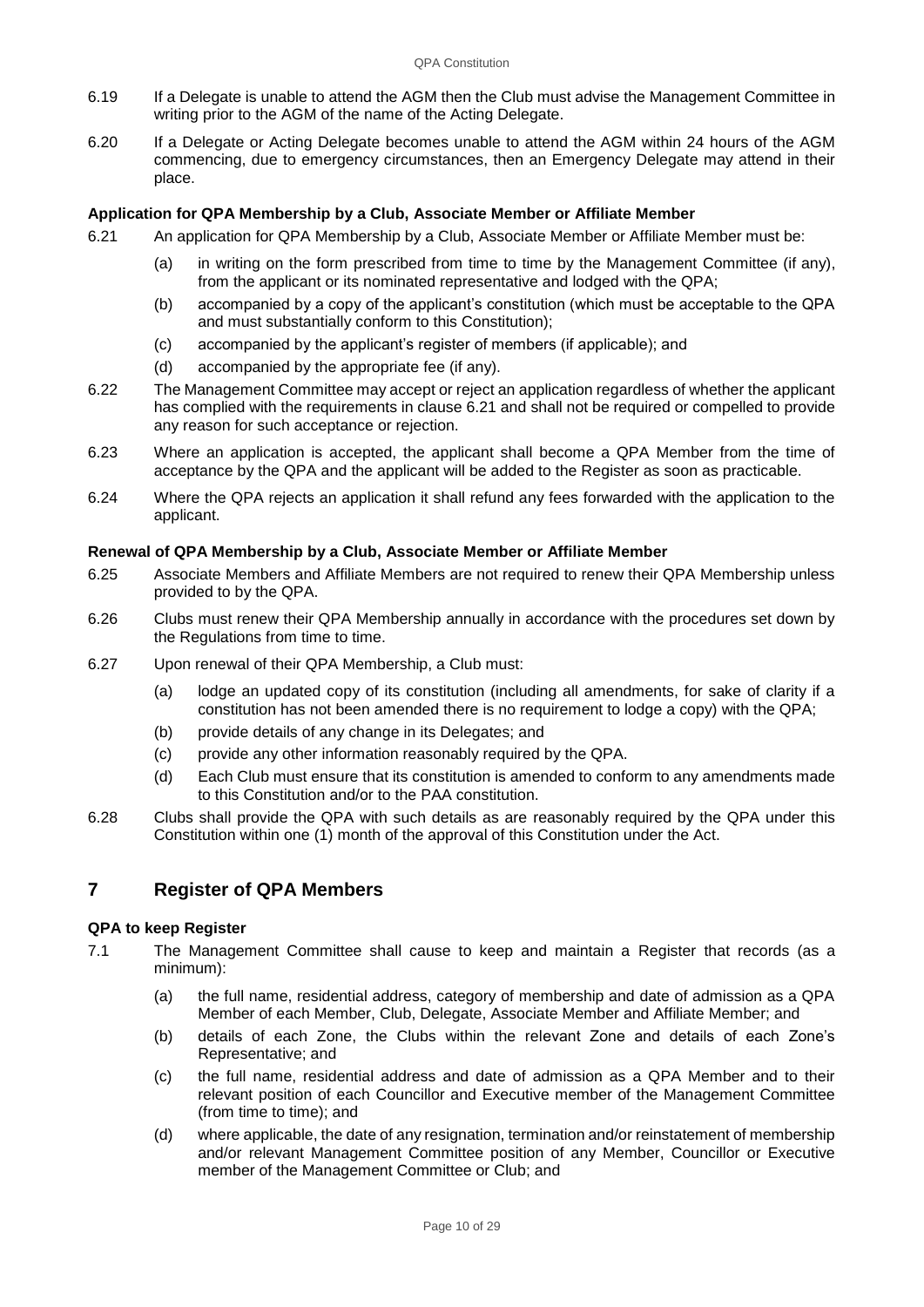- (e) any further particulars as the Management Committee or the QPA Members by Special Resolution shall require from time to time.
- 7.2 QPA Members, Zones and Councillors or Executive members of the Management Committee shall provide notice of any change and required details to the QPA within one (1) month of such change.

## **Inspection and use of Register**

- 7.3 Having regard to the Act, confidentiality considerations and privacy laws, an extract of the Register:
	- (a) shall be available for inspection (but not copying) by all QPA Members upon reasonable request; and
	- (b) may be used to further the Objects, in such manner as the Management Committee considers appropriate.

## **8 Effect of membership**

- 8.1 QPA Members acknowledge and agree that:
	- (a) this Constitution constitutes a contract between each of them and the QPA and that they are bound by this Constitution and the Regulations and the PAA constitution and regulations;
	- (b) they shall comply with and observe this Constitution and the Regulations and any determination, resolution or policy which may be made or passed by the Management Committee or other entity with delegated authority (for example the Judicial Committee);
	- (c) by submitting to this Constitution and Regulations they are subject to the jurisdiction of the QPA and the PAA;
	- (d) the Constitution and Regulations are necessary and reasonable for promoting the Objects and particularly the advancement and protection of the sport of polocrosse in Queensland; and
	- (e) they are entitled to all benefits, advantages, privileges and services of QPA membership.

## **9 Discontinuance of QPA membership**

## **Resignation and withdrawal**

- <span id="page-10-0"></span>9.1 Subject to clause 9.2, a QPA Member having paid all arrears of fees payable to the QPA may resign or withdraw from membership of the QPA by giving one (1) month's notice in writing to the QPA of such resignation or withdrawal.
- <span id="page-10-1"></span>9.2 A Club may not resign, disaffiliate or otherwise seek to withdraw from the QPA without approval by Special Resolution of the Club. A copy of the relevant minutes of the meeting showing that the Special Resolution has been passed by the Club must be provided to the QPA.
- 9.3 If a Club ceases to be a QPA Member under this Constitution, the QPA Membership of all Members affiliated or registered with or through the Club shall not automatically cease at that time, but shall be dealt in a manner to be determined by the Management Committee.
- 9.4 Upon the QPA receiving notice of resignation of membership given under clause [9.1](#page-10-0) or clause [9.2,](#page-10-1) an entry in the Register shall be made recording the date on which the QPA Member ceased to be a QPA Member.

## **Discontinuance for breach**

- <span id="page-10-2"></span>9.5 The membership of a QPA Member may be discontinued by the Management Committee, upon breach of any clause of this Constitution or any Regulations, including but not limited to the failure to pay any monies owed to the QPA, failure to comply with any Regulations or any resolutions and/or determinations made or passed by the Management Committee.
- 9.6 The membership of a QPA Member shall not be discontinued by the Management Committee under claus[e 9.5](#page-10-2) without the Management Committee first giving the accused QPA Member the opportunity to explain the breach and/or remedy the breach.
- 9.7 Where the Management Committee is of the opinion that the accused QPA Member has failed to adequately explain the breach, that QPA Member's membership shall be discontinued under clause [9.5](#page-10-2) by the QPA giving written notice of the discontinuance to the QPA Member. The Register shall be amended to reflect any discontinuance of membership as soon as practicable.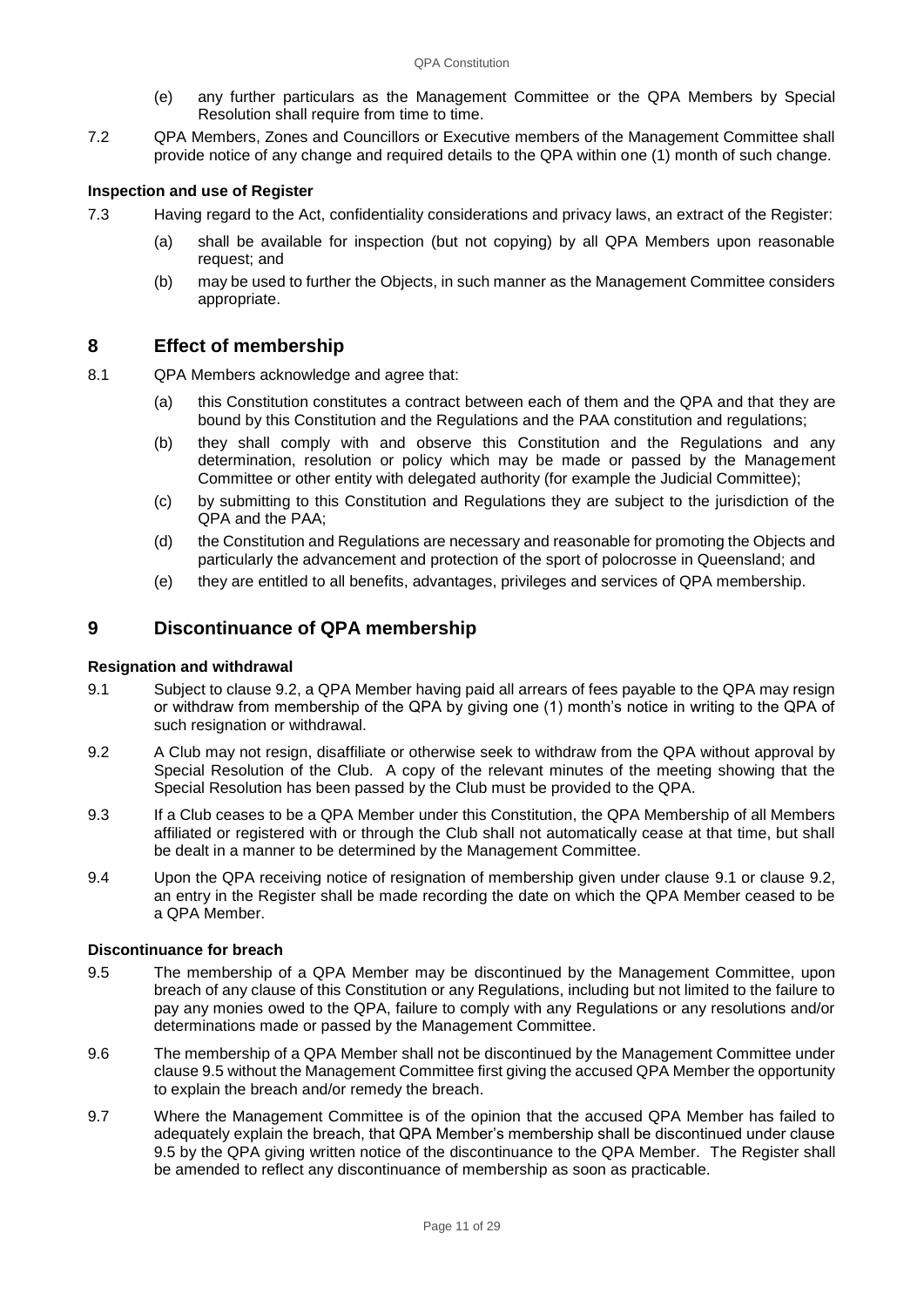### **Discontinuance for failure to re-affiliate**

9.8 Membership of the QPA may be discontinued by the Management Committee if a Club has not renewed their QPA Membership with the QPA within one (1) month of QPA Membership renewal falling due. The Register shall be amended to reflect any discontinuance of membership as soon as practicable.

#### **Re-application and reinstatement**

- 9.9 A QPA Member whose membership has been discontinued under clause 9.5 or clause 9.8
	- (a) must seek renewal or re-apply for membership in accordance with this Constitution; and
	- (b) may be re-admitted at the discretion of the Management Committee.
- 9.10 QPA Membership which has been discontinued under this clause 9 may be reinstated at the discretion of the Management Committee, with such conditions as it deems appropriate.

#### **Forfeiture of Rights**

- 9.11 Where a QPA Member ceases to be a QPA Member then all rights in and claims upon the QPA and its property are forfeited and that QPA Member shall not use any property of the QPA (including Intellectual Property). Any QPA documents, records or other property in the possession, custody or control of that QPA Member shall be returned to the QPA immediately.
- 9.12 Where a Club ceases to be a QPA Member, all Management Committee Members who are Members of that Club are immediately removed from the Management Committee;
- 9.13 The position of Delegate shall lapse immediately on cessation of membership of a Club.

#### **Refund of QPA Registration Fees or Club QPA Fees**

9.14 There is no refund of QPA Registration Fees or Club QPA Fees under any circumstances.

## **10 Discipline**

- 10.1 Where the Management Committee is advised or considers that a QPA Member has allegedly:
	- (a) breached, failed, refused or neglected to comply with a provision of this Constitution, the Regulations, the PAA constitution or regulations or any resolution or determination of the Management Committee or any duly authorised committee (for example the Judicial Committee); or
	- (b) acted in a manner unbecoming of a QPA Member, or prejudicial to the purposes and interests of the QPA, the PAA and/or the sport of polocrosse; or
	- (c) brought the QPA, the PAA, any other QPA Member or the sport of polocrosse into disrepute,

the Management Committee may commence or cause to be commenced, disciplinary proceedings against that QPA Member. That QPA Member will be subject to and submit unreservedly to the jurisdiction, procedures, penalties and the appeal mechanisms of the QPA set out in the Judicial Regulations or any other relevant Regulations.

- 10.2 The Management Committee may appoint an Appeals Committee to deal with any disciplinary matter of the QPA. Subject to the Act, the Appeals Committee shall operate in accordance with the procedures set out in the Judicial Regulations or any other relevant Regulations.
- 10.3 The Management Committee and/or the Appeals Committee shall have the power in accordance with this Constitution and any Judicial Regulations or other relevant Regulations to disqualify, suspend or fine any QPA Member or Management Committee Member.
- 10.4 A Zone shall have the power delegated to it under any Judicial Regulations or other Regulations and a Club shall refer any disciplinary matter to the president of the Zone in which the Club is located and the matter shall be dealt with in accordance with such Judicial Regulations or other relevant Regulations.
- 10.5 Any Member, Club or Management Committee Member who is disqualified, suspended or fined as a result of a decision or ruling of the Appeals Committee pursuant to this clause 10 is entitled to appeal such a decision in accordance with the terms of the Judicial Regulations of the QPA.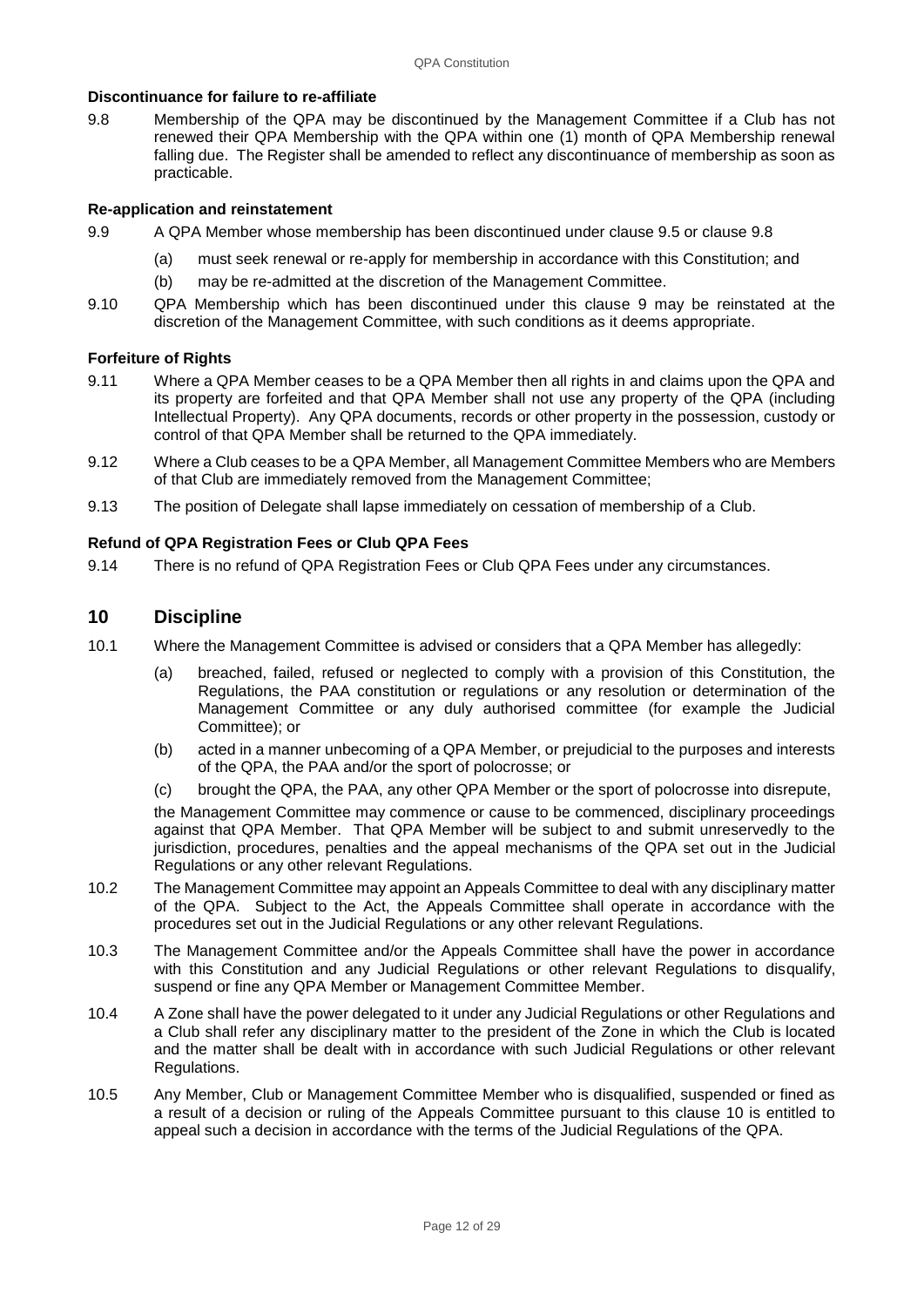## **11 Membership fees**

- 11.1 The membership fees for each class of QPA Membership shall be payable at such time and in such manner of payment as the Management Committee shall from time to time determine.
- 11.2 All QPA Club Membership Fees shall be payable 30 days prior to the set date of the QPA AGM each year.
- 11.3 The Club QPA Fee to be paid to the QPA shall be assessed by the QPA annually and paid to the Club's relevant Zone (if any) to be remitted to the QPA.
- 11.4 Membership fees shall be assessed by the Management Committee annually and approved by the Delegates at the AGM annually by way of ratification of any change in fees.

## **12 Management Committee powers and functions**

- 12.1 The Management Committee of the QPA shall be the governing body for polocrosse in Queensland and shall be responsible for acting on State and local issues in accordance with the Objects and shall operate for the benefit of the QPA Members and the community throughout Queensland and shall govern the sport of polocrosse in Queensland in accordance with this Constitution and in particular the Objects.
- 12.2 Except as otherwise provided in this Constitution and subject to resolutions of the QPA Members carried at any Meetings, the Management Committee shall:
	- (a) have the general control and management of the business and administration of the affairs, property and funds of the QPA;
	- (b) have authority to interpret the meaning of this Constitution and any matter relating to the QPA on which this Constitution is silent; and
	- (c) exercise all Powers of the QPA, including:
		- i. to borrow or raise or secure the payment of money in such manner as the QPA Members may think fit and secure the same or the payment or performance of any debt, liability, contract, guarantee or other engagement incurred or to be entered into by the QPA in any way and in particular by the issue of debentures, perpetual, both present and future, and to purchase, redeem or pay off any such securities; and
		- ii. to invest in such manner as the QPA Members may from time to time determine.
	- (d) provide for the safe custody of books, documents, instruments of title and securities of the QPA.

## **Powers and Functions of the Executive**

- 12.3 The Executive shall:
	- (a) as far as practicable attend all Management Committee meetings and all Meetings;
	- (b) prepare the agenda for all Management Committee meetings and Meetings;
	- (c) record and prepare minutes of the proceedings of all Management Committee meetings and Meetings, and shall use its best endeavours to distribute those minutes to QPA Members promptly; and
	- (d) regularly report on the activities of, and issues relating to, the QPA.
- 12.4 Subject to the Act, this Constitution, the Regulations and any policy directive of the Management Committee, the Executive shall have the power to perform all such things as appear necessary or desirable for the proper management and administration of the QPA. No resolution passed by the QPA in Meeting shall invalidate any prior act of the Executive or of the Management Committee which would have been valid if that resolution had not been passed.

## **13 Composition of the Management Committee**

- 13.1 The Management Committee shall be comprised of nine (9) Members, being:
	- (a) seven (7) Councillors who shall be elected under this clause 13; and
		- (b) two (2) Executive comprised of:
			- i. the President; and
			- ii. the Treasurer.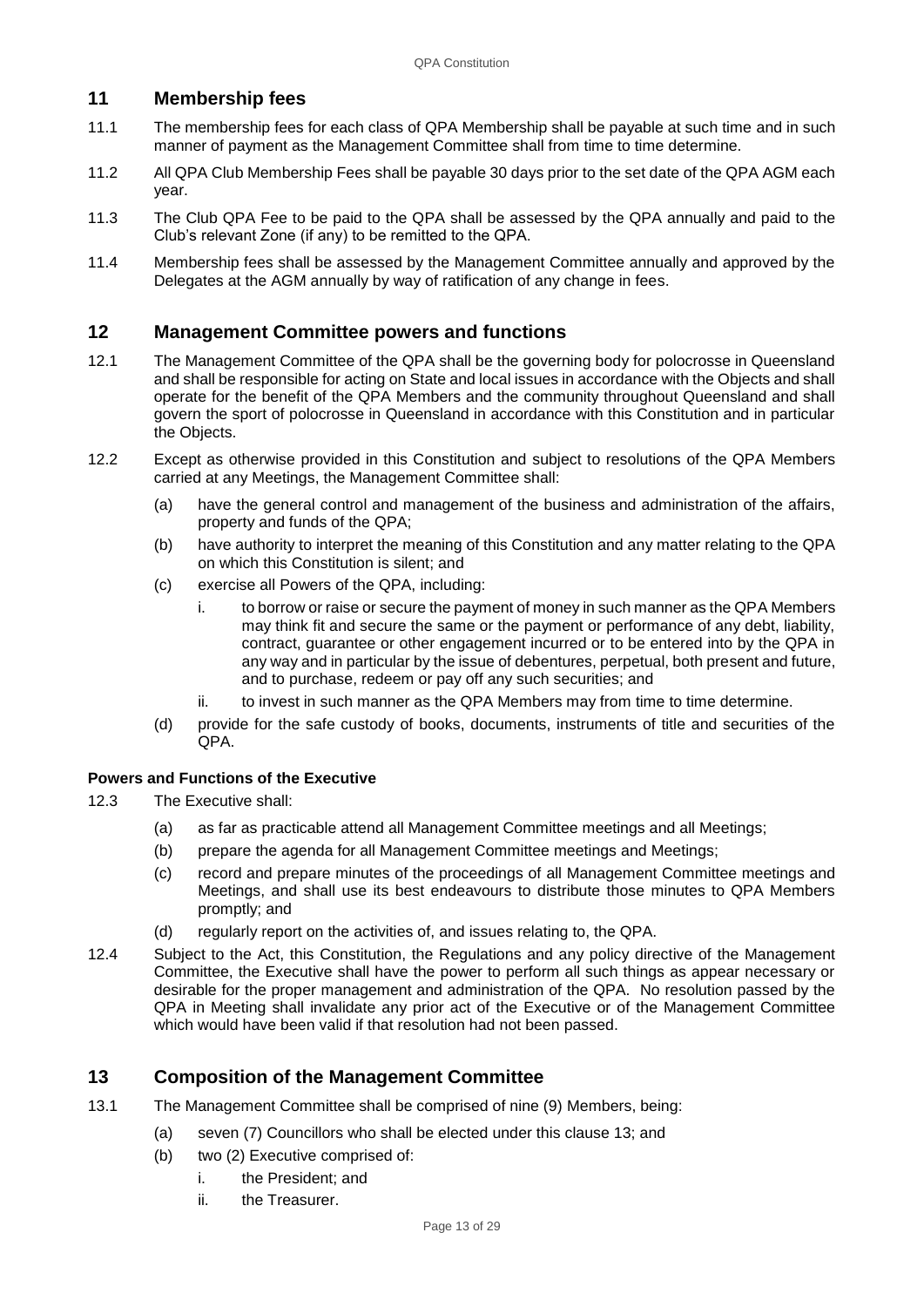- 13.2 A Councillor cannot also be an Executive.
- 13.3 An Executive cannot also be a Councillor.
- 13.4 A Management Committee Member cannot also be a Delegate.

#### **Nominations**

- 13.5 Nominations for the election of Councillors and Executive shall be called for forty (40) days prior to the AGM. When calling for nominations, details of any required qualifications and the position description of each position shall also be provided. Qualifications and job descriptions shall be as determined by the Management Committee from time to time.
- 13.6 The election of Councillors and the Executive shall take place in the following manner:
	- (a) any two (2) Members shall be at liberty to nominate any other Member (the Nominee) to serve as either a Councillor or an Executive of the Management Committee;
	- (b) the nomination must be:
		- i. in writing;
		- ii. set out the position (ie. President/Treasurer/Councillor) they are being nominated for (if applicable);
		- iii. on the prescribed form (if any) provided for that purpose;
		- iv. signed by the nominating Member and a seconding Member;
		- v. certified by the Nominee (who must be a Member) expressing a willingness to accept the position for which the Nominee is nominated; and
		- vi. delivered to the QPA at least thirty (30) days before the AGM at which the election is to take place,
	- (c) an alphabetical list of the Nominees, noting the names of the nominating and seconding Member, shall be posted in a conspicuous place in the QPA office and electronically emailed or alternatively posted to each Club secretary at least seven (7) days immediately preceding the AGM;
	- (d) balloting lists shall be prepared (if necessary) containing the names of all Nominees in alphabetical order, and each Delegate present at the AGM and entitled to vote, shall be entitled to vote for any number of such Nominees not exceeding the number of vacancies;
	- (e) if at the commencement of such AGM:
		- i. the number of nominations received for the Councillor and Executive positions is equal to the number of vacancies to be filled or if there are insufficient nominations received to fill all of the Councillor and/or Executive vacancies, then those nominated shall be declared elected; or
		- ii. there are insufficient nominations received to fill all Councillor and Executive vacancies, nominations will be called from the floor from Delegates and must be seconded by a Delegate. A Delegate cannot self-nominate;
	- (f) if following nominations being called from the floor there are insufficient nominations for the available Councillor and Executive vacancies the positions remaining unfilled will be deemed casual vacancies and shall be dealt with pursuant to clause 13.13.
- 13.7 Any Nominee nominated for a position as a Councillor or an Executive must declare any position they hold within a Zone or a Club (including as an officer and/or Delegate) or as a full time employee.
- 13.8 Any Nominee nominated for a position as an Executive who is currently serving as a Councillor, must upon receiving majority votes, immediately resign their current position as a Councillor to accept the position as an Executive by written notice to the Management Committee stating:
	- (a) the reason for resignation, which is their successful election as an Executive of the Management Committee; and
	- (b) date resignation is to be affected, which is the date of the AGM.

## **Elections**

- 13.9 Elections for Councillors and the Executive shall take place at the relevant AGM and Delegates will only be entitled to vote in person or by postal ballot and no proxy votes will be accepted.
- 13.10 Every Club (by its Delegates) is entitled to two (2) votes. No other QPA Member is entitled to vote.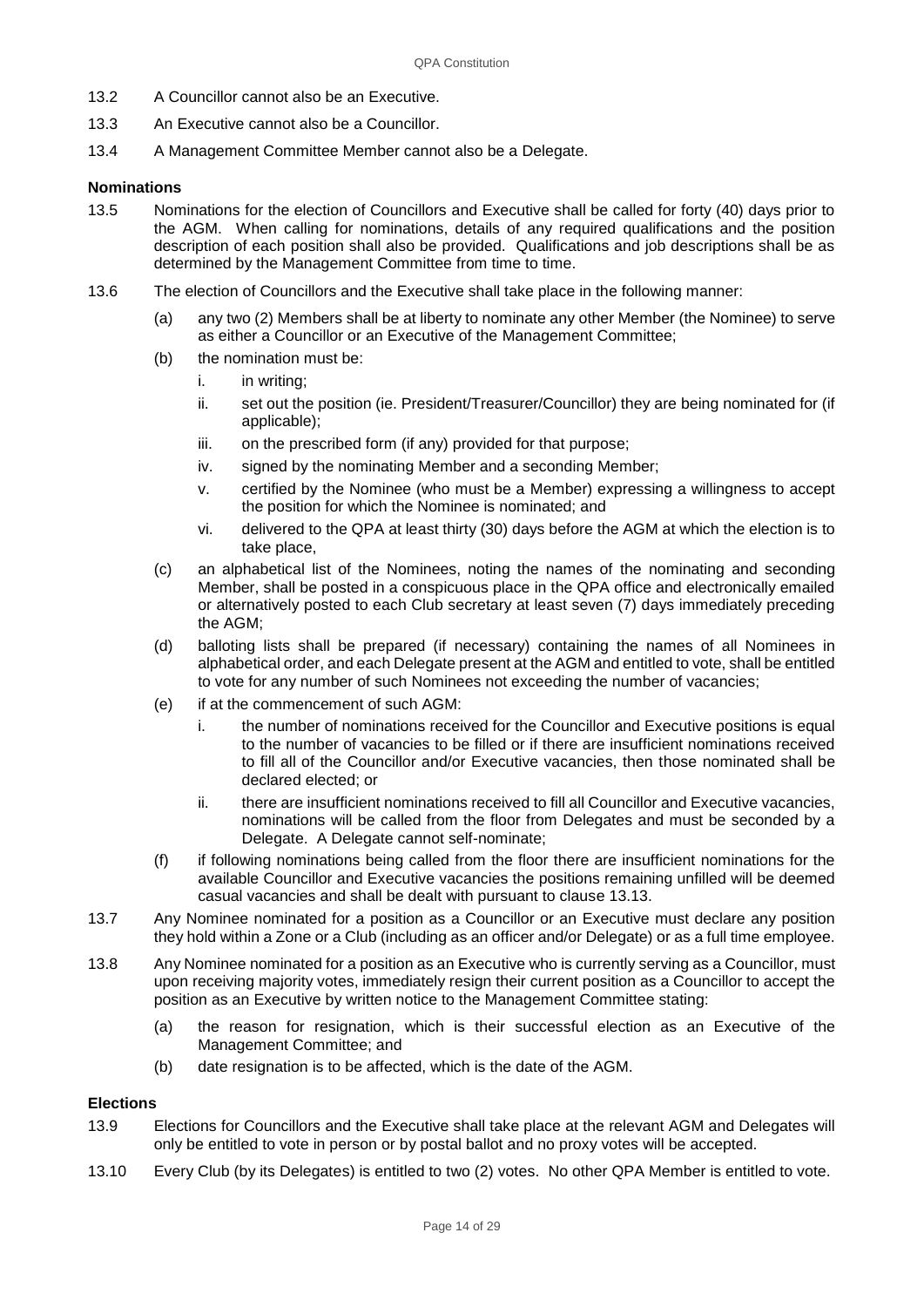13.11 Voting shall be conducted in such manner and by such method as may be determined by the Management Committee from time to time.

## **Term of Appointment**

13.12 All Councillors and Executive elected under this clause 13 shall be elected on a rotating two (2) year term. Subject to provisions in this Constitution relating to earlier retirement or removal of Councillors or Executive, elected Councillors and Executive shall remain in office from the conclusion of the AGM at which the election occurred until the commencement of the second AGM following.

## **Casual Vacancies**

- 13.13 If a casual vacancy occurs in the positions of Councillor or Executive the position must be filled by completing the following procedure as soon as possible after the casual vacancy occurs:
	- (a) all Delegates must receive written notification of the vacancy and be called on to nominate a Member for the vacant position within fourteen (14) days of the date of the written notification; and
	- (b) subject to this clause 13.13, all nominations must comply with the requirements set out in clauses 13.5 and 13.6 subject to any terms of this clause; and
	- (c) upon the close of the fourteen (14) day nomination period, all Delegates will receive written notification of the nominees and will be given a further fourteen (14) days to submit their votes (one per Club) by post to be determined by postal ballot; and
	- (d) until such time as a nominee is duly elected for the relevant vacant position, the remaining Management Committee Members may elect by majority another Councillor or Executive to be temporarily appointed to act in the relevant vacant position.

## **Resignation**

- 13.14 Any Management Committee Member may resign from their position at any time by giving written notice to the President. Such resignation shall be effected at the later of:
	- (a) the date the notice is received by the President; or
	- (b) such date specified in the notice.

## **Grounds for Termination**

- 13.15 In addition to circumstances provided for in the Act, any position on the Management Committee becomes vacant if the relevant member:
	- (a) dies;
	- (b) becomes bankrupt or makes any arrangement with their creditors;
	- (c) becomes of unsound mind or is a person whose person or estate is liable to be dealt with in any way under the law relating to mental health;
	- (d) resigns from office in writing to the QPA;
	- (e) is absent without the consent of the Management Committee from two (2) consecutive meetings of the Management Committee without a satisfactory explanation to the QPA;
	- (f) holds any office of employment with the QPA;
	- (g) is a member of a Club that ceases to be a QPA Member;
	- (h) in the opinion of the Management Committee (but subject always to this Constitution):
		- i. has acted in a manner unbecoming or prejudicial to the Objects and interests of the QPA; or
		- ii. has brought the QPA into disrepute.
	- (i) is directly or indirectly interested in any contract or proposed contract with the QPA and fails to declare the nature of their interest; or
	- (j) is removed by Special Resolution.
- 13.16 A Management Committee Member may be removed from office for misconduct or similar unprofessional conduct at a Meeting of the QPA where that member shall be given the opportunity to fully present their case. The question of removal shall be determined by the vote of the Delegates.

## **Management Committee may act**

13.17 The continuing Management Committee Members may act notwithstanding any casual vacancy in the Management Committee but if and so long as their number is reduced below the Management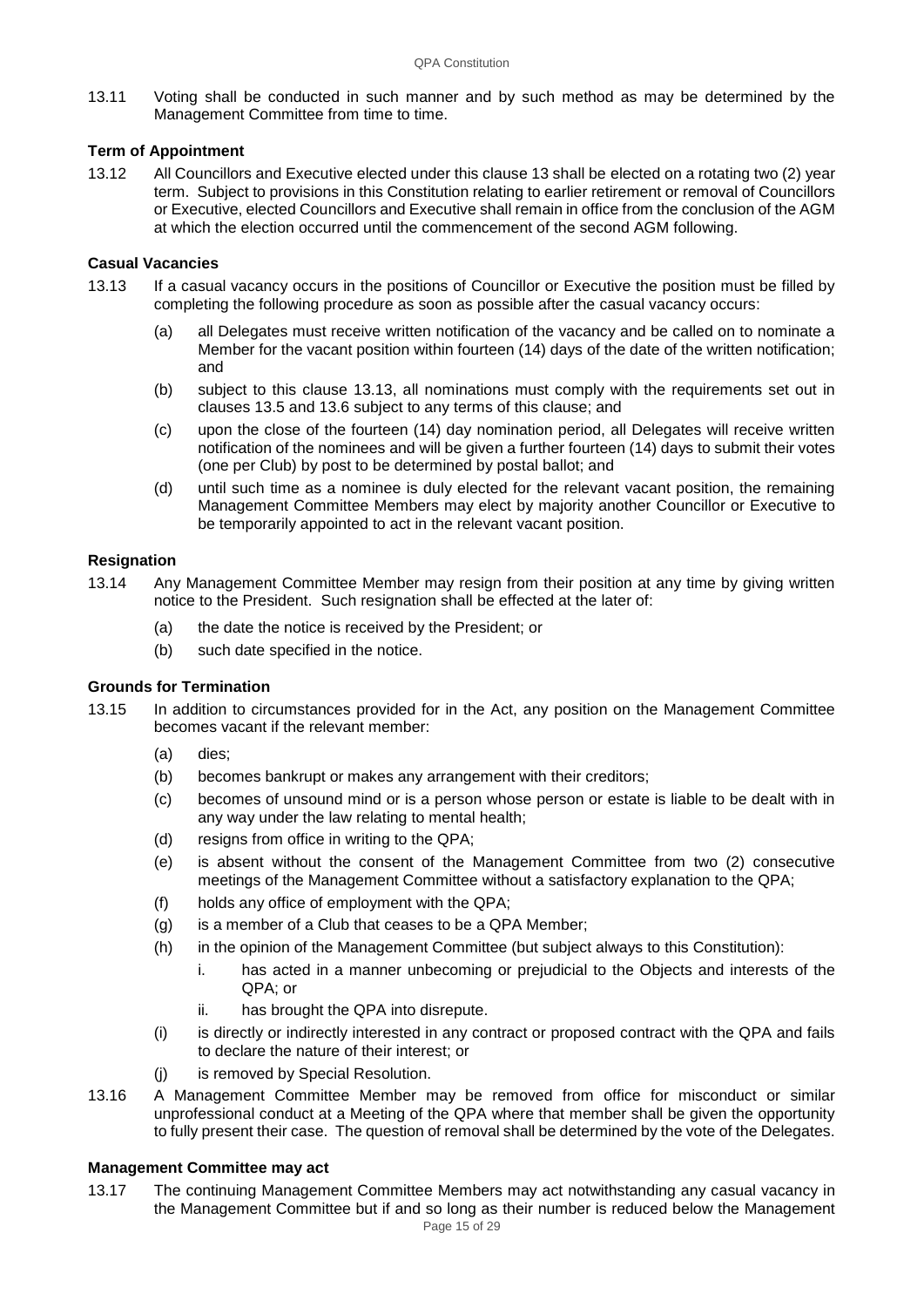Committee Quorum then the continuing Management Committee Members may act only for the purpose of increasing the number of Management Committee Members to the Management Committee Quorum or for the purpose of summoning a Meeting of the QPA, but for no other purpose.

## **14 Management Committee Meetings**

- 14.1 The Management Committee shall meet at least once every two (2) calendar months to exercise its functions (or at least as often as is required under the Act) and subject to this Constitution may adjourn and otherwise regulate its meetings as it thinks fit.
- 14.2 Unless all Management Committee Members agree to hold a meeting at shorter notice (which agreement shall be sufficiently evidenced by their apology or presence) not less than thirty (30) days written notice of the meeting of the Management Committee shall be given to each Management Committee Member. The agenda shall be forwarded to each Management Committee Member not less than four (4) days prior to such meeting.
- 14.3 Any QPA Member may attend a Management Committee meeting but only Management Committee Members will be entitled to vote and to speak (unless otherwise determined by the chairperson).

#### **Management Committee Quorum**

14.4 At meetings of the Management Committee there must be a Management Committee Quorum.

#### **Chairperson**

- 14.5 The President (or alternatively the Vice President) shall preside as Chairperson of a meeting of the Management Committee. If the President or Vice President are not present, or is unwilling or unable to preside as Chairperson the remaining Management Committee Members shall appoint another Management Committee Member to preside as Chairperson for that meeting only.
- 14.6 The Chairperson shall cause full and accurate minutes of all questions, matters, resolutions, and other proceedings of every Management Committee meeting to be entered in a book to be open for inspection at all reasonable times by any QPA Member upon request to the President.
- 14.7 For the purposes of ensuring the accuracy of the recording of such minutes, the minutes of every meeting shall be signed by the Chairperson of the meeting in which the minutes have been confirmed as a true and correct record.

#### **Resolution of Management Committee**

- 14.8 Subject to this Constitution, questions arising at any meeting of the Management Committee shall be decided by a majority of votes and a determination of a majority of Management Committee Members shall for all purposes be deemed a resolution of the Management Committee. All Management Committee Members shall have one (1) vote on any question.
- 14.9 Where voting is equal, the motion will be lost.
- 14.10 A resolution in writing, signed or assented to by telegram, cablegram, radiogram, facsimile, telex or other form of visible or other electronic communication by all the Management Committee Members for the time being present in Australia shall be as valid and effectual as if it had been passed at a meeting of Management Committee Members duly convened and held. Any such resolution may consist of several documents (counterparts) in like form each signed by one (1) or more of the Management Committee Members.
- 14.11 A meeting of the Management Committee may be held where one (1) or more of the Management Committee Members is not physically present at the meeting, provided that:
	- (a) all persons participating in the meeting are able to communicate with each other effectively, simultaneously and instantaneously whether by means of telephone or other form of communication;
	- (b) notice of the meeting is given to all the Management Committee Members entitled to notice in accordance with the usual procedures agreed upon or laid down from time to time by the Management Committee or this Constitution and such notice specifies that Management Committee Members are not required to be present in person;
	- (c) if a failure in communications prevents clause 14.11(a) from being satisfied by that number of Management Committee Members which constitutes a Quorum, and none of such Management Committee Members are present at the place where the meeting is deemed by virtue of the further provisions of this clause to be held then the meeting shall be suspended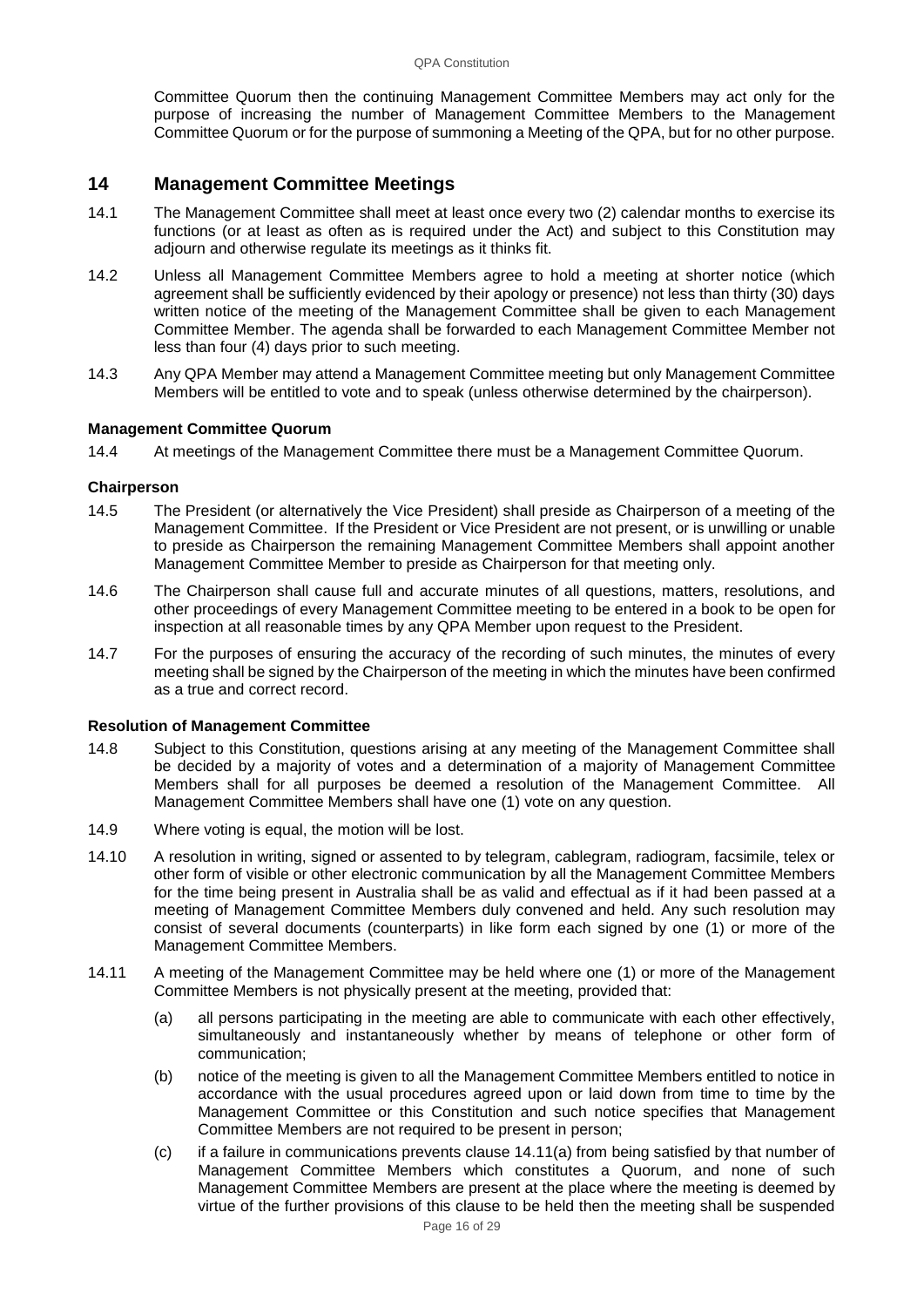until clause 14.11(a) is satisfied again. If such condition is not satisfied within fifteen (15) minutes from the interruption the meeting shall be deemed to have terminated or adjourned; and

(d) any meeting held where one (1) or more of the Management Committee Members is not physically present shall be deemed to be held at the place specified in the notice of meeting provided a Management Committee Member is present and if no Management Committee Member is present, the meeting shall be deemed to be held at the place where the Chairperson is located.

## **Conflicts of Interest**

- 14.12 A Management Committee Member is disqualified by holding any place of profit or position of employment in the QPA or in any company or incorporated association in which the QPA is a shareholder or otherwise interested in or from contracting with the QPA either as vendor, purchaser or otherwise except with express resolution of approval of the Management Committee. Any such contract or any contract or arrangement entered into by or on behalf of the QPA in which any Management Committee Member is in any way interested will be void unless approved by the Management Committee.
- 14.13 A Management Committee Member shall declare their interest in any:
	- (a) contractual matter;
	- (b) selection matter;
	- (c) disciplinary matter; or
	- (d) financial matter;

in which a conflict of interest arises or may arise, and shall, unless otherwise determined by the Management Committee, absent himself or herself from discussions of such matter and shall not be entitled to vote in respect of such matter. If the relevant Management Committee Member votes the vote shall not be counted. In the event of any uncertainty as to whether it is necessary for a Management Committee Member to absent himself or herself from discussions and refrain from voting, the issue should be immediately determined by vote of the Management Committee, or if this is not possible, the matter shall be adjourned or deferred.

- 14.14 The nature of the interest of such Management Committee Member must be declared by the Management Committee Member at the meeting of the Management Committee at which the relevant matter is first taken into consideration if the interest then exists or in any other case at the first meeting of the Management Committee after the acquisition of the interest. If a Management Committee Member becomes interested in a matter after it is made or entered into the declaration of the interest must be made at the first meeting of the Management Committee held after the Management Committee Member becomes so interested.
- 14.15 All disclosed interests must also be disclosed at each AGM in accordance with the Act.
- 14.16 A general notice that a Management Committee Member is a member of any specified firm or company and is to be regarded as interested in all transactions with that firm or company is sufficient declaration under clause 14.12 as regards such Management Committee Member and the said transactions. After such general notice it is not necessary for such Management Committee Member to give a special notice relating to any particular transaction with that firm or company.
- 14.17 Any declaration made, any disclosure or any general notice given by a Management Committee Member must be recorded in the minutes of the relevant meeting.

## **15 Employees and delegation**

#### **Employees**

- 15.1 The Executive may in consultation with the Councillors (as appropriate) employ such personnel as are deemed necessary or appropriate from time to time and such appointments shall be for such period and on such conditions as the Executive determine.
- 15.2 The QPA shall employ a State Administrator on such terms as the Management Committee deems fit in order to carry out administrative functions of the QPA. The State Administrator shall report to the Management Committee and be accountable to the President.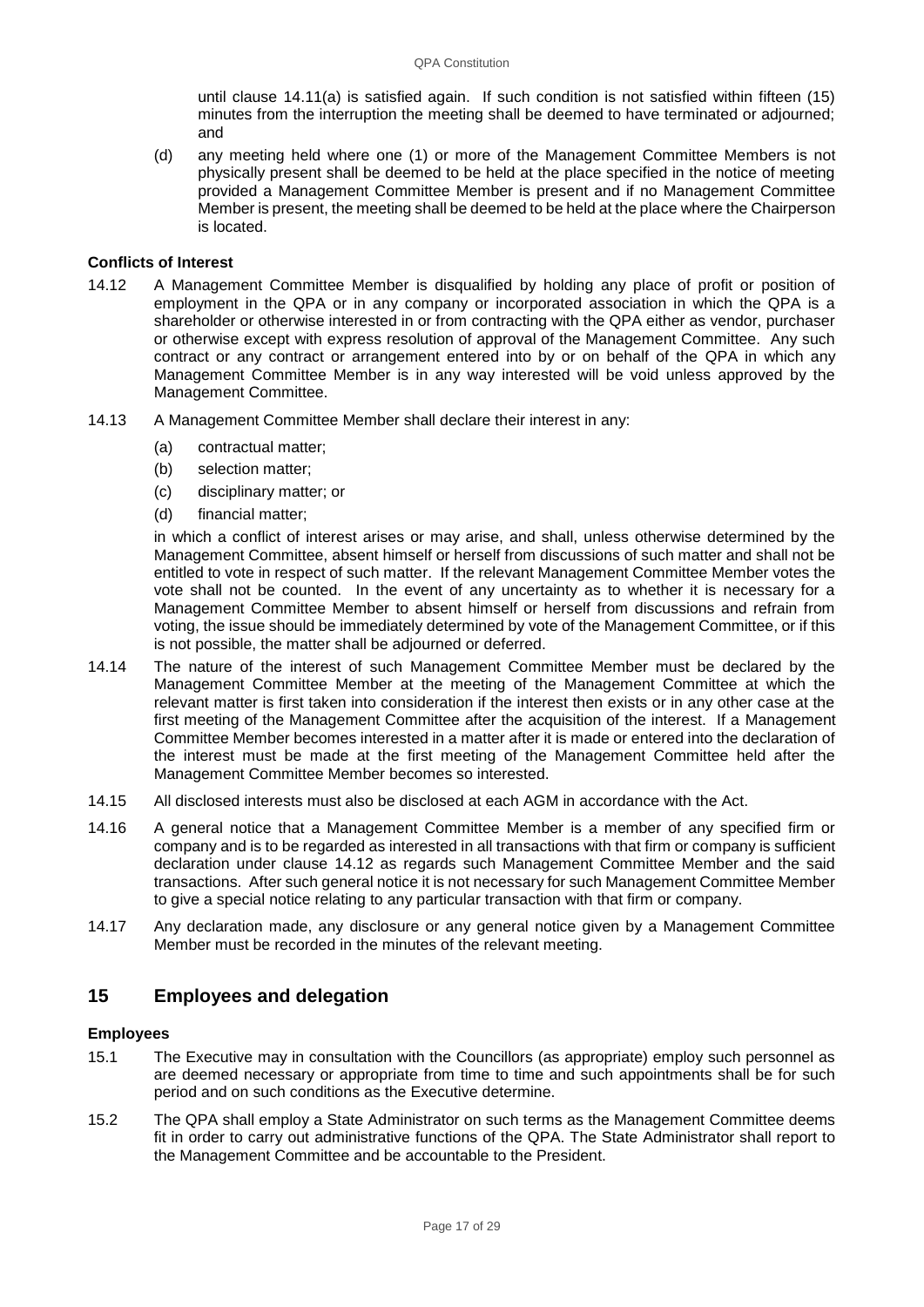## **Delegation**

- 15.3 The Management Committee may by instrument in writing (Delegation) create or establish or appoint special committees, individual Management Committee Members and/or consultants to carry out such duties and functions, and with such powers, as the Management Committee determines from time to time. In exercising its power under this clause the Management Committee must take into account broad stakeholder involvement.
- 15.4 The Management Committee may delegate such functions as specified in the instrument, other than:
	- (a) this power of delegation; and
	- (b) a function imposed on the Management Committee by the Act or any other law, or this Constitution or by resolution (including Special Resolution) of the QPA in Meeting.
- 15.5 The exercise of any function which has been delegated under this clause 15 may be exercised from time to time in accordance with the terms of the Delegation unless otherwise revoked.
- 15.6 The procedures for any entity exercising delegated power shall, subject to this Constitution and with any necessary or incidental amendment, be the same as that applicable to meetings of the Management Committee under clause 14. The entity exercising delegated powers shall make decisions in accordance with the Objects, and shall promptly provide the Management Committee with details of all material decisions and shall provide any other reports, minutes and information as the Management Committee may require from time to time.
- 15.7 A delegation under this clause 15 may be made subject to such conditions or limitations as to the exercise of any function or at the time or circumstances as may be specified in the Delegation.

## **Revocation of Delegation**

15.8 The Management Committee may by instrument in writing; at any time revoke wholly or in part any Delegation made under this clause 15 and may amend or repeal any decision made by such body or person under this clause 15.

## **16 Meetings**

#### **Annual General Meeting**

16.1 An AGM of the QPA shall be held in accordance with the Act of this Constitution. No later than 15th December (or such other date as the Management Committee may deem appropriate) each year at a location to be determined by the Delegates.

#### **Special Meetings**

- 16.2 All Special Meetings shall be held in accordance with this Constitution.
- 16.3 A Special Meeting may be convened:
	- (a) at such time as the Management Committee shall determine necessary, where more than fifteen (15) months would otherwise elapse between AGMs, then before the expiration of that period; or
	- (b) where the Management Committee receives a written request from not less than 60 percent (60%) of Delegates requesting a Special Meeting. The request for a Special Meeting must state the object(s) of the meeting, be signed by the Delegates making the request and be sent to the QPA. The request may consist of several counterpart documents in a like form, each signed by one or more of the Delegates making the request.
- 16.4 If the Management Committee does not cause a Special Meeting to be held within one (1) month after the date on which the request in clause 16.3(b) is sent to the QPA, the Delegates making the request (or any of them) may convene a Special Meeting to be held no later than three (3) months after that date.
- 16.5 A Special Meeting convened by Delegates under clause 16.4 shall be convened in the same manner, or as nearly as possible as that, in which meetings are convened by the Management Committee.
- 16.6 The Management Committee may convene a Special Meeting under the manner authorised in clause 17 and clause 33 to transact any business with the delegates or members that the Management Committee feels may be of a nature that needs addressing before the next AGM.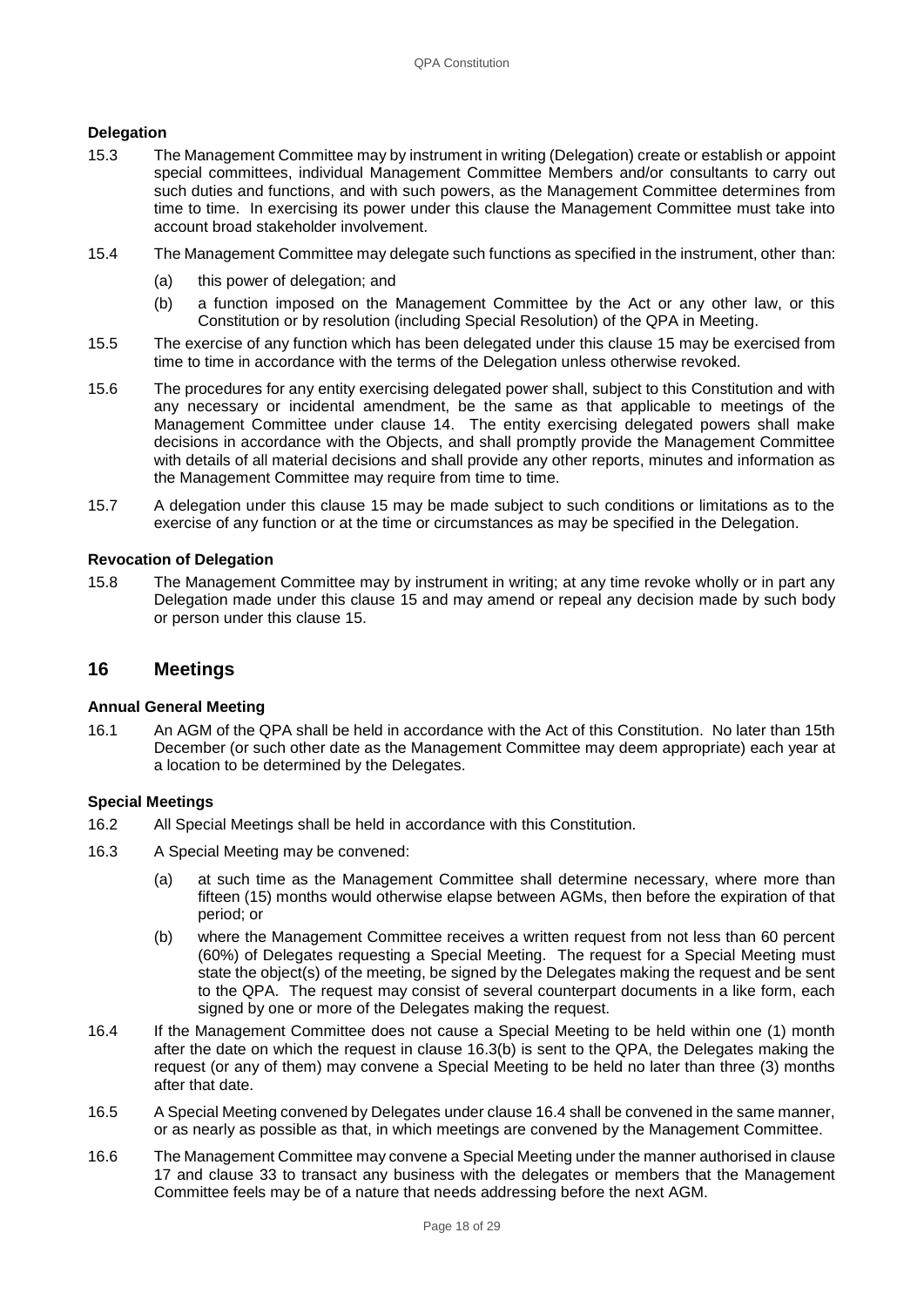## **17 Notice of Meetings**

- 17.1 Notice of every Meeting shall be given to every Club and Delegate or other QPA Member entitled to receive notice at the address appearing in the Register kept by the QPA. The Management Committee Members shall also be entitled to notice of every Meeting, which shall be sent to their last notified address. No other person shall be entitled as of right to receive notices of Meetings.
- 17.2 A notice of a Meeting shall specify the place and day and hour of meeting and shall state the business to be transacted at the meeting.
- 17.3 At least twenty-one (21) days' notice of a Meeting shall be given to those entitled to receive notice under clause 17.1, together with:
	- (a) the agenda for the meeting;
	- (b) any Notice of Motion received from Members and signed by two Clubs (and with evidence that the motion was carried at the relevant meeting).
- 17.4 Notice of every Meeting shall be given in the manner authorised in clause [33.](#page-27-0)

## **18 Business at Meetings**

- 18.1 The business to be transacted at the AGM includes the consideration of accounts and the reports of the Management Committee and auditors, the election of the Management Committee under this Constitution and the appointment of the auditors.
- 18.2 The business of Special Meetings shall be conducted under three (3) headings:
	- (a) **Official Business** which shall be comprised of minutes of the previous Meetings, correspondence, reports and recommendations received from delegated bodies or sub-committees, accounts and apologies;
	- (b) **Special Business** which shall be comprised of Notices of Motion; and
	- (c) **General Business** which shall be any matter which is brought up by QPA Members and of which due notice has not been given.

## **19 Notices of Motion**

- 19.1 Clubs may submit Notices of Motion for inclusion as Special Business at a Meeting. All Notices of Motion must be submitted in writing to the QPA not less than thirty (30) days (excluding receiving date and meeting date) prior to the Special Meeting (unless otherwise provided in this clause 19).
- 19.2 The following motions may be given without notice:
	- (a) motion to elect a Chairperson;
	- (b) motion of adjournment;
	- (c) motion for leave to amend or withdraw a motion of amendment;
	- (d) motion of thanks;
	- (e) motion for leave;
	- (f) motion dealing with business arising from the minutes or arising from any report or recommendation of a delegated body or sub-committee; and
	- (g) motion for suspension of standing orders.
- 19.3 Where a notice of a motion has not been given, the motion can still be discussed or voted upon, excluding any motion:
	- (a) affecting the Constitution, Objects, Regulations or By-Laws; or
	- (b) to rescind or amend a previous resolution of the Members.

## **20 Proceedings at Meetings**

20.1 Unless inconsistent with this Constitution, the rules of debate shall be applied to all QPA Meetings.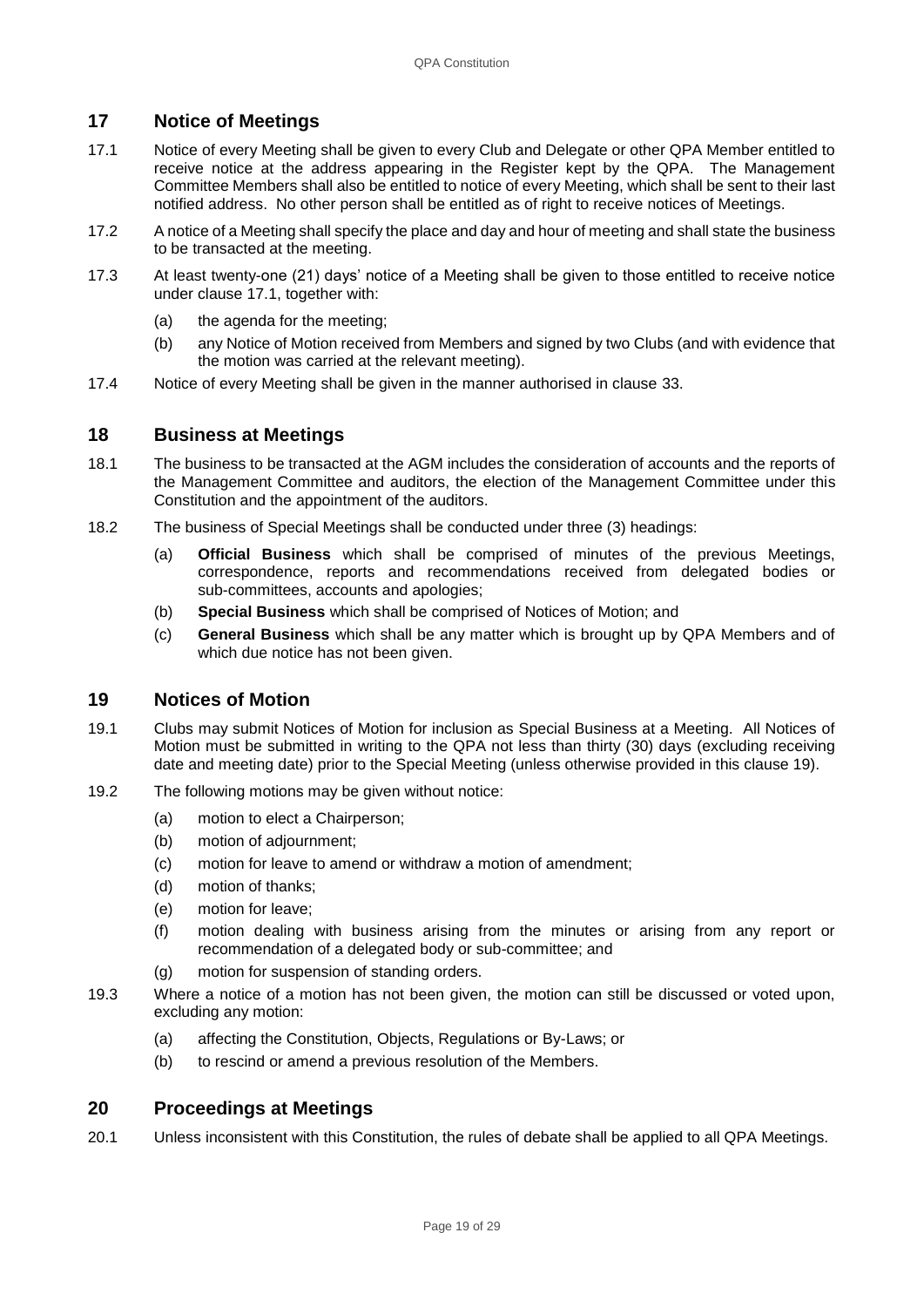## **Meeting Quorum**

20.2 No business shall be transacted at any Meeting unless a Meeting Quorum is present at the time when the meeting proceeds to business.

## **Chairperson to preside**

- 20.3 Subject to this Constitution, the President (or alternatively the Vice President) shall preside as Chairperson at every Meeting except any meeting:
	- (a) which relates to an election for which the Chairperson is a nominee; or
	- (b) where the Chairperson has a conflict of interest.
- 20.4 If the President or the Vice President are not present, or are unwilling or unable to preside as chairperson, the Delegates present shall appoint another member of the Management Committee to preside as chairperson for that meeting only.
- 20.5 The Chairperson shall maintain order and conduct the meeting in a proper and orderly manner
- 20.6 The Chairperson shall cause full and accurate minutes of all questions, matters, resolutions, and other proceedings of every Meeting to be entered in a book to be open for inspection at all reasonable times by any financial Member upon request to the President.
- 20.7 For the purposes of ensuring the accuracy of the recording of such minutes, the minutes of every Meeting shall be signed by the Chairperson of the meeting in which the minutes have been confirmed as a true and correct record.
- 20.8 The minutes of every AGM shall be signed by the chairperson of the AGM in which the previous AGM minutes have been adopted as a true and correct record.

#### **Adjournment of Meeting**

- 20.9 If within half an hour from the time appoint for the meeting, a Meeting Quorum is not present the meeting shall be adjourned until the same day in the next week at the same time and place or to such other day and at such other time and place as the chairperson may determine and if at the adjourned meeting a Meeting Quorum is not present within half an hour from the time appointed for the meeting, the meeting will lapse.
- 20.10 The chairperson may adjourn the meeting (at which a Meeting Quorum is present) from time to time and from place to place with the consent of the QPA Members present, however no business shall be transacted at any adjourned meeting other than the business left unfinished at the adjourned meeting.
- 20.11 When a meeting is adjourned for thirty (30) days or more, notice of the adjourned meeting must be given to the Members as if it were an original meeting. In all other cases, it shall not be necessary to give any notice of an adjournment or the business to be transacted at any adjourned meeting.

## **21 Voting at Meetings**

#### **Members Entitled to Vote**

- 21.1 Each Club by its two Delegates shall be entitled to two (2) votes on behalf of their Club at Meetings.
- 21.2 Zones, Members, Associate Members or Affiliate Members shall not be entitled to vote, but will be entitled to exercise those rights set out in this Constitution.

## **Voting Procedure**

- 21.3 Unless otherwise provided in this Constitution, at any Meeting a resolution put to the vote of the Meeting shall be decided by simple majority on a show of hands unless a ballot is (before or on the declaration of the result of the show of hands) demanded by sixty percent (60%) of the Members present.
- 21.4 If a ballot is demanded under clause 21.3 it shall be a secret ballot taken either at once or after an interval or adjournment. The Chairperson shall appoint three (3) scrutineers to conduct the secret ballot in such manner as the Chairperson shall determine and the result of the ballot shall be deemed to be the resolution of the meeting at which the ballot was demanded.
- 21.5 Unless a ballot is demanded under clause 21.4, a declaration by the Chairperson that a resolution has on a show of hands been carried or carried unanimously or by a particular majority or lost and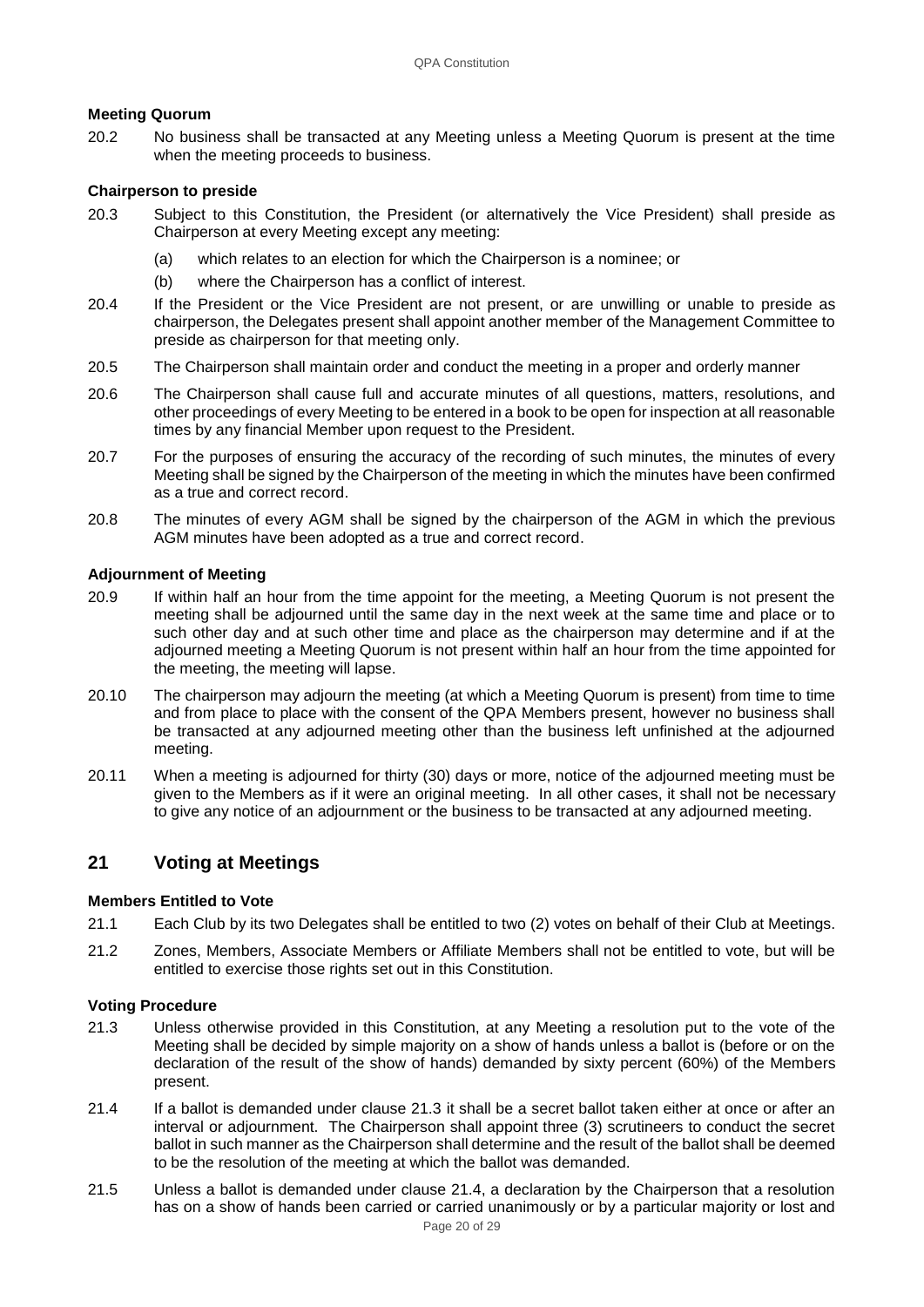an entry to that effect in the book containing the minutes of the proceedings of the QPA shall be conclusive evidence of the fact without proof of the number of the votes recorded in favour of or against the resolution.

### **Equal Vote**

21.6 Where voting at Meetings is equal the motion will be lost.

#### **Postal Voting**

21.7 If the Management Committee determines that a postal ballot shall be conducted, then such ballot will take place in accordance with the procedures set by the Management Committee from time to time.

## **22 Appointment of Selectors**

- 22.1 Each Club may nominate nominees for the role of senior Selector and junior Selector.
- 22.2 The Management Committee may only appoint one Selector from each Club to the roles of junior and senior Selector.
- 22.3 Each Club must state which nominees are nominated for the junior Selector position and which nominees are nominated for the senior Selector position.
- 22.4 The nominees do not have to be a Member of the nominating Club.
- 22.5 The successful senior Selectors shall be eligible for state representative teams selection.

#### **Nominations**

- 22.6 Nominations for the positions of Selectors shall be called for forty (40 days) prior to the AGM. When calling for nominations, details of any required qualifications and the position description shall also be provided. Qualifications and job descriptions shall be as determined by the Management Committee from time to time.
- 22.7 The nomination of Selectors shall take place in the following manner:
	- (a) any two (2) Members shall be at liberty to nominate any other Member (the Nominee) to serve as a Selector;
	- (b) the nomination must be:
		- i. in writing;
		- ii. set out the position (ie. junior Selector/senior Selector) they are being nominated for (if applicable);
		- iii. on the prescribed form (if any) provided for that purpose;
		- iv. signed by the nominating Member and a seconding Member;
		- v. certified by the Nominee (who must be a Member) expressing a willingness to accept the position for which the Nominee is nominated; and
		- vi. delivered to the QPA at least thirty (30) days before the AGM.
- 22.8 Any Nominee nominated for a position as a Selector must declare any position they hold within a Zone or a Club (including as an officer and/or Delegate) or as a full time employee.
- 22.9 No Selector is automatically a Management Committee Member, however the Member who holds a position of Selector is eligible to nominate and be duly elected to the Management Committee.
- 22.10 The Management Committee will then appoint selectors:
	- (a) from the list of nominations received in accordance with clause 22.6 above; or
	- (b) any other individual as the Management Committee deems fit, in their sole discretion.
- 22.11 If a casual vacancy occurs in the position of Selector at any time during the year, the Management Committee may appoint any individual to the position as the Management Committee deems fit, in their sole discretion. The appointment of any Selector appointed to fill a casual vacancy will end upon the commencement of the next AGM held following their appointment.

#### **Term of Appointment**

22.12 All Selectors elected under this clause 22 shall be elected for a one (1) year term. Subject to provisions in this Constitution relating to earlier retirement or removal of Selectors, elected Selectors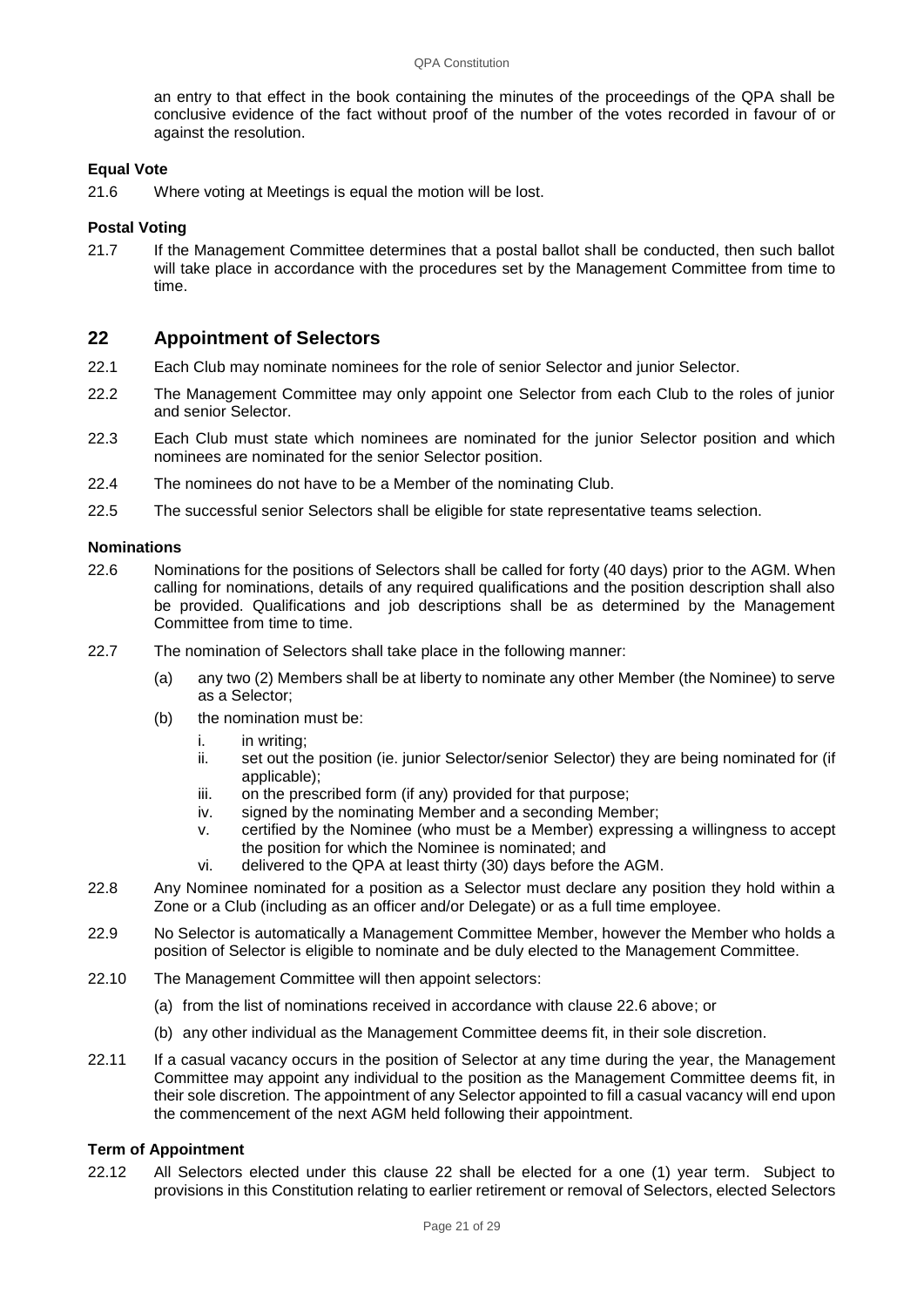shall remain in office from the conclusion of the AGM at which the election occurred until the commencement of the AGM following.

## **Resignation**

- 22.13 Any Selector may resign from their position at any time by giving written notice to the President. Such resignation shall be effected at the later of:
	- (a) the date the notice is received by the President; or
	- (b) such date specified in the notice.

#### **Grounds for Termination**

- 22.14 In addition to circumstances provided for in the Act, any position of Selector becomes vacant if the relevant Member:
	- (a) dies;
	- (b) becomes bankrupt or makes any arrangement with their creditors;
	- (c) becomes of unsound mind or is a person whose person or estate is liable to be dealt with in any way under the law relating to mental health;
	- (d) resigns from office in writing to the QPA;
	- (e) is a member of a Club that ceases to be a QPA Member;
	- (f) in the opinion of the Management Committee (but subject always to this Constitution):
		- i. has acted in a manner unbecoming or prejudicial to the Objects and interests of the QPA; or
		- ii. has brought the QPA into disrepute.
	- (g) is removed by Special Resolution.
- 22.15 A Selector may be removed from office for misconduct or similar unprofessional conduct at a Meeting of the QPA where that Member shall be given the opportunity to fully present their case. The question of removal shall be determined by the vote of the Management Committee.

## 23 **Appointment of State Director of Umpiring**

- 23.1 Each Club may nominate one (1) nominee for the role of State Director of Umpiring.<br>23.2 The nominee does not have to be a Member of the nominating Club.
- The nominee does not have to be a Member of the nominating Club.

#### **Nominations**

- 23.3 Nominations for the election of State Director of Umpiring shall be called for forty (40 days) prior to the AGM. When calling for nominations, details of any required qualifications and the position description shall also be provided. Qualifications and job descriptions shall be as determined by the Management Committee from time to time.
- 23.4 The election of the State Director of Umpiring shall take place in the following manner:
	- (a) any two (2) Members shall be at liberty to nominate any other Member (the Nominee) to serve as State Director of Umpiring;
	- (b) the nomination must be:
		- i. in writing;
		- ii. on the prescribed form (if any) provided for that purpose;
		- iii. signed by the nominating Member and a seconding Member;
		- iv. certified by the Nominee (who must be a Member) expressing a willingness to accept the position for which the Nominee is nominated; and
		- v. delivered to the QPA at least thirty (30) days before the AGM at which the election is to take place,
	- (c) an alphabetical list of the Nominees, noting the names of the nominating and seconding Member, shall be posted in a conspicuous place in the QPA office and electronically emailed or alternatively posted to each Club secretary at least seven (7) days immediately preceding the AGM;
	- (d) balloting lists shall be prepared (if necessary) containing the names of all Nominees in alphabetical order, and each Delegate present at the AGM and entitled to vote, shall be entitled to vote for any number of such Nominees not exceeding the number of vacancies;
	- (e) if, at the commencement of such AGM, there are insufficient nominations received to fill the positon of State Director of Umpiring, the position remains unfilled and will be deemed a casual vacancy and shall be dealt with pursuant to clause 23.12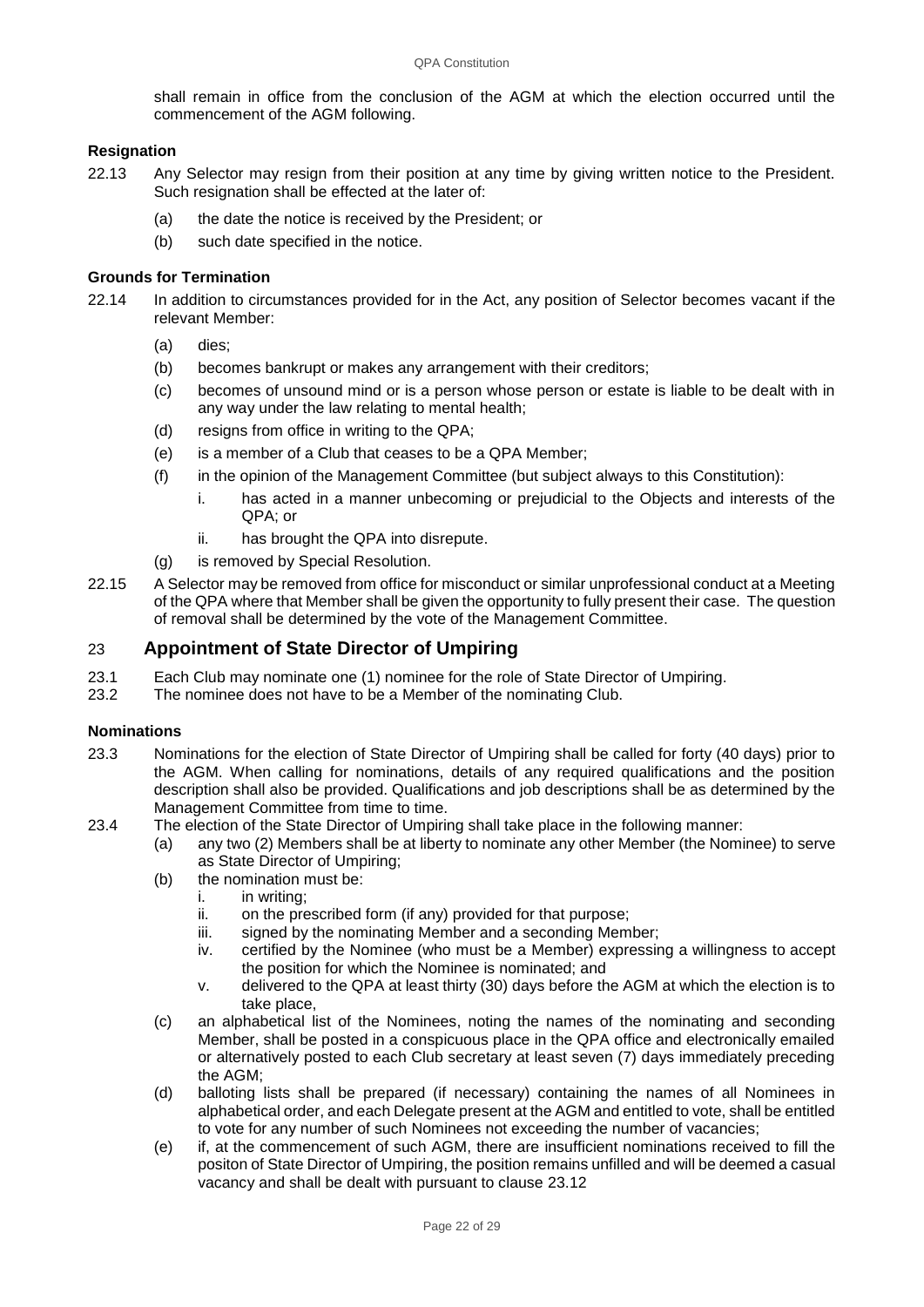- 23.5 Any Nominee nominated for the State Director of Umpiring position must declare any position they hold within a Zone or a Club (including as an officer and/or Delegate) or as a full time employee.
- 23.6 If there is more than one (1) nominee from the same Club, prior to conducting the ballot to duly elect the State Director of Umpiring, a separate ballot must be conducted where each Delegate who is entitled to vote must vote for their preferred nominee from that Club. The nominee who receives the most votes will be entitled to be a nominee for the role of State Director of Umpiring, while all other nominees from that Club will cease to be nominees for the role of State Director of Umpiring. The ballot to duly elect the State Director of Umpiring can then be undertaken.
- 23.7 No State Director of Umpiring is automatically a Management Committee Member, however the Member who holds a position of State Director of Umpiring is eligible to nominate and be duly elected to the Management Committee.

#### **Elections**

- 23.8 Elections for State Director of Umpiring shall take place at the relevant AGM and Delegates will only be entitled to vote in person or by postal vote.
- 23.9 Every Club (by its Delegates) is entitled to two (2) votes. No other QPA Member is entitled to vote.
- Voting shall be conducted in such manner and by such method as may be determined by the Management Committee from time to time.

#### **Term of Appointment**

23.11 All State Director of Umpires elected under this clause 23 shall be elected for a one (1) year term. Subject to provisions in this Constitution relating to earlier retirement or removal of the State Director of Umpiring, elected State Directors of Umpiring shall remain in office from the conclusion of the AGM at which the election occurred until the commencement of the AGM following.

#### **Casual Vacancies**

- 23.12 If a casual vacancy occurs in the position of State Director of Umpiring the position must be filled by completing the following procedure as soon as possible after the casual vacancy occurs:
	- (a) all Delegates must receive written notification of the vacancy and be called on to nominate a Member for the vacant position within fourteen (14) days of the date of the written notification; and
	- (b) subject to this clause 23.14, all nominations must comply with the requirements set out in clauses 23.3 and 23.4 subject to any terms of this clause; and
	- (c) upon the close of the fourteen (14) day nomination period, all Delegates will receive written notification of the nominees and will be given a further fourteen (14) days to submit their votes (two per Club) by post to be determined by postal ballot; and
	- (d) until such time as a nominee is duly elected for the relevant vacant position, the Management Committee may elect by majority another State Director of Umpiring to be temporarily appointed to act in the relevant vacant position.

#### **Resignation**

- 23.13 The State Director of Umpiring may resign from their position at any time by giving written notice to the President. Such resignation shall be effected at the later of:
	- (a) the date the notice is received by the President; or
	- (b) such date specified in the notice.

## **Grounds for Termination**

- 23.14 In addition to circumstances provided for in the Act, the position of State Director of Umpiring becomes vacant if the relevant Member:
	- (a) dies;
	- (b) becomes bankrupt or makes any arrangement with their creditors;<br>(c) becomes of unsound mind or is a person whose person or estate
	- becomes of unsound mind or is a person whose person or estate is liable to be dealt with in any way under the law relating to mental health;
	- (d) resigns from office in writing to the QPA;
	- (e) is a member of a Club that ceases to be a QPA Member;
	- (f) in the opinion of the Management Committee (but subject always to this Constitution):
		- i. has acted in a manner unbecoming or prejudicial to the Objects and interests of the QPA; or
		- ii. has brought the QPA into disrepute.
	- (g) is removed by Special Resolution.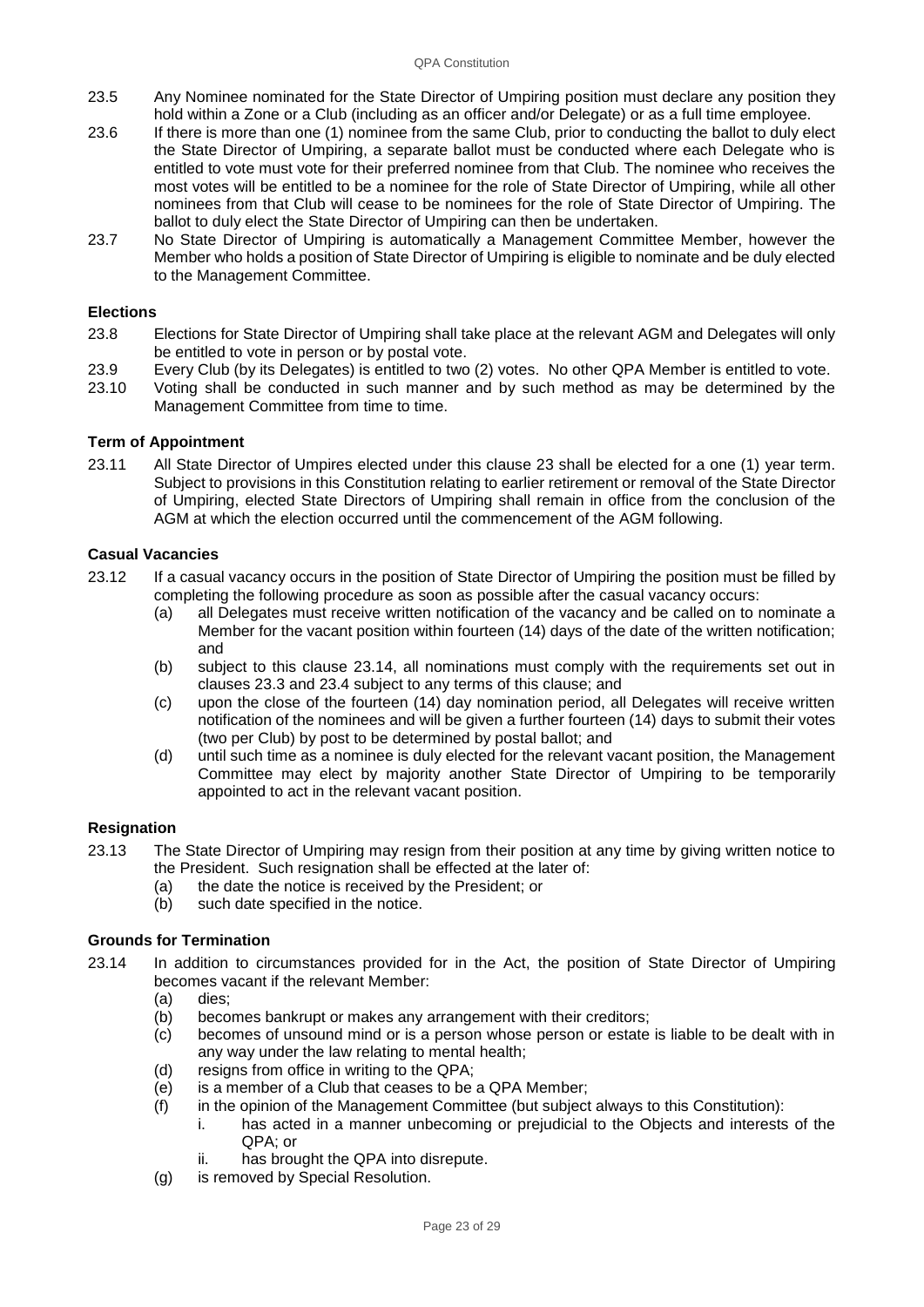23.15 The State Director of Umpiring may be removed from office for misconduct or similar unprofessional conduct at a Meeting of the QPA where that Member shall be given the opportunity to fully present their case. The question of removal shall be determined by the vote of the Management Committee.

## **24 Grievance procedure**

- 24.1 The grievance procedure set out in this clause applies to disputes under this Constitution between a QPA Member and:
	- (a) another QPA Member; or
	- (b) the QPA.
- 24.2 The parties to the dispute must meet and discuss the matter in dispute and attempt to resolve the dispute within fourteen (14) days after the dispute comes to the attention of all parties.
- 24.3 If the parties are unable to resolve the dispute at the meeting or if a party fails to attend that meeting, then the parties must refer the dispute for resolution to an independent tribunal established by the Management Committee within ten (10) days in accordance with the procedures determined by the Management Committee from time to time.
- 24.4 The Management Committee may prescribe additional grievance procedures in Regulations consistent with this clause 24.

## **25 Records and accounts**

#### **Records**

- 25.1 The QPA shall establish and maintain proper records and minutes concerning all transactions, business, meetings and dealings of the QPA and the Management Committee and shall produce these as appropriate at each meeting of the Management Committee or Meeting.
- 25.2 Proper accounting and other records shall be kept in accordance with the Act. The books of account shall be kept in the care and control of the Treasurer.
- 25.3 The QPA shall retain such records for seven (7) years after the completion of the transactions or operations to which they relate.

#### **Accounts**

- 25.4 The Management Committee shall submit to the QPA Members at the AGM the statements of account of the QPA in accordance with this Constitution and the Act.
- 25.5 The statements of account when approved or adopted by an AGM shall be conclusive except as regards to any error discovered in them within three months (3) after such approval or adoption.
- 25.6 The President shall cause to be sent to all persons entitled to receive notice of AGMs in accordance with this Constitution, a copy of the statements of account, the Management Committee's report, the auditor's report and every other document required under the Act (if any).

#### **Negotiable Instruments**

25.7 All cheques, promissory notes, bankers, drafts, bills of exchange and other negotiable instruments, and all receipts for money paid to the QPA, shall be signed, drawn, accepted, endorsed or otherwise executed, as the case may be, by both members of the Executive or in such other manner as the Management Committee shall determine.

## **26 Auditor**

- 26.1 A properly qualified auditor or auditors shall be appointed by the QPA in Meeting. The auditor's duties shall be regulated in accordance with the Act, or if no relevant provisions exist under the Act, in accordance with the Corporations Act 2001 (Cth) and generally accepted principles, and/or any applicable code of conduct. The auditor may be removed by the QPA in Meeting.
- 26.2 The accounts of the QPA shall be examined and the correctness of the profit and loss accounts and balance sheets ascertained by an auditor or auditors at the conclusion of each Financial Year.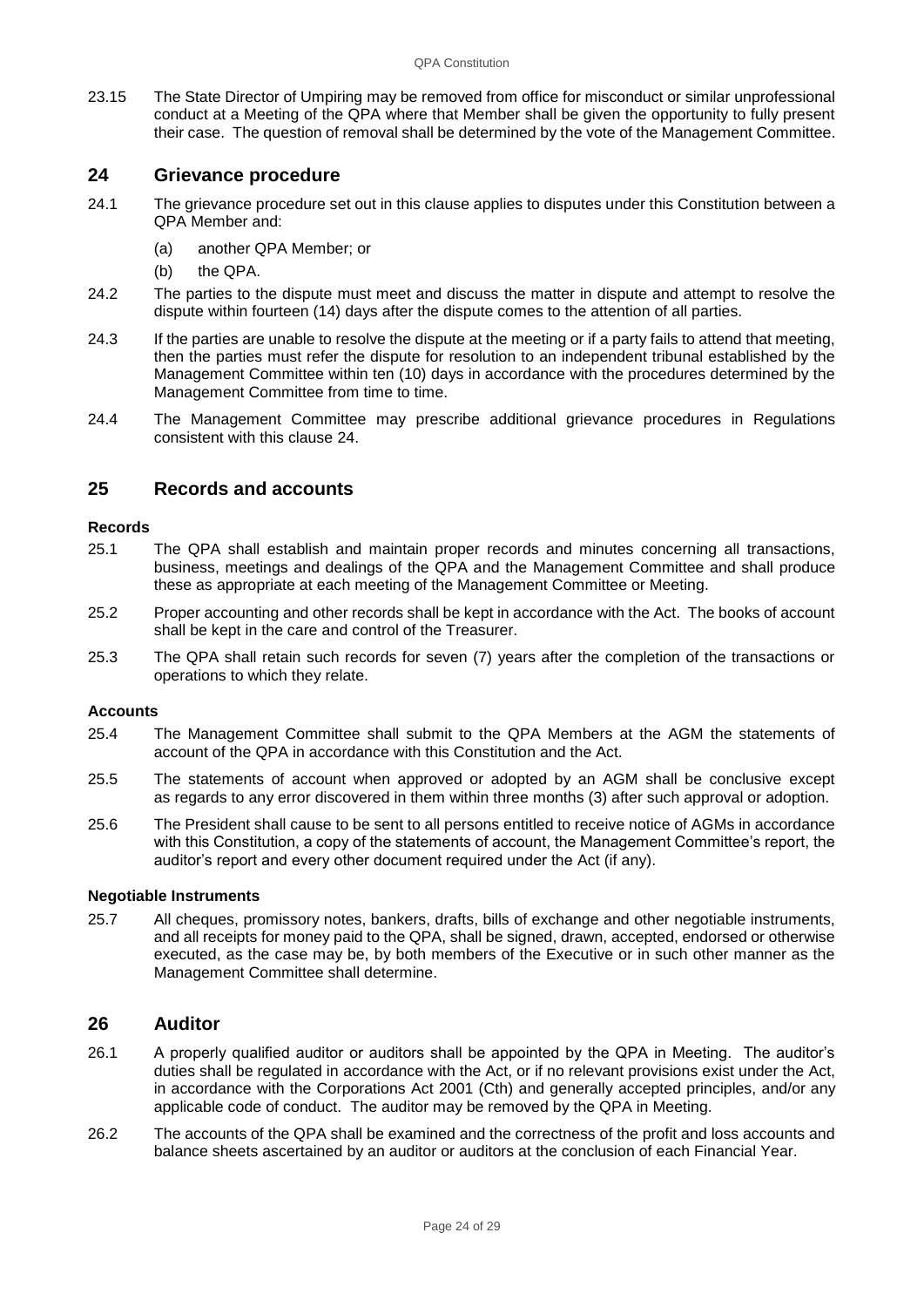26.3 The statements referred to in clause 25.4 shall be examined by the auditor who shall present their report upon such audit to the Treasurer prior to the holding of the AGM next following the Financial Year in respect of which such audit was made.

## **27 Funds and accounts**

- 27.1 The funds of the QPA shall be banked in the name of the QPA in such bank as the Management Committee may from time to time direct. Any bank account of the QPA shall operate under the following conditions:
	- (a) the authorised signatories for the account must be the Executive;
	- (b) the preferred method of operation of the account is electronic online internet banking;
	- (c) the passwords and related security information for the electronic online internet banking must be stored safely with the Executive;
	- (d) any electronic online internet banking must be authorised by any two of the Executive;
	- (e) it is preferred that the QPA register for payment facilities including BPAY and other online internet payment facilities using commercially established and secure internet service providers.
- 27.2 All monies shall be banked as soon as practicable after receipt by the QPA.
- 27.3 Cheques shall be crossed "not negotiable" except those in payment of wages, allowances or petty cash recoupment's which may be open.
- 27.4 The Management Committee shall determine the amount of petty cash, which shall be kept on the system such that only such amount as has been expended from petty cash shall be replenished to maintain the petty cash float determined by the Management Committee.
- 27.5 All expenditure shall be approved or ratified by the Management Committee.
- 27.6 As soon as practicable after the end of the Financial Year the Treasurer shall cause to be prepared a statement containing particulars of:
	- (a) the income and expenditure for the Financial Year just ended; and
	- (b) the assets and liabilities including all mortgages, charges and securities affecting the property of the QPA at the end of that Financial Year.
- 27.7 Any income and property derived by the QPA shall be used and applied solely in the promotion of its Objects and in the exercise of its Powers and no portion of such income or property shall be distributed, paid or transferred directly or indirectly by way of dividend, bonus or otherwise by way of profit to or amongst QPA Members.
- 27.8 Nothing in this Constitution and in particular clause 25.7 shall prevent payment in good faith of or to any QPA Member for:
	- (a) goods supplied or hired to the QPA in the ordinary and usual course of operation;
	- (b) rent for premises demised or let by any QPA Member to the QPA; or
	- (c) any out-of-pocket expenses incurred by the QPA Member on behalf of the QPA; or
	- (d) interest on monies advanced by a QPA Member to the QPA or otherwise owing by the QPA to a QPA Member; or
	- (e) remuneration as an employee or contractor of the QPA or to any QPA Member or other person in return for any services actually rendered to the QPA,

provided that any such payment shall not exceed the amount ordinarily payable between ordinary commercial parties dealing at arm's length in a similar transaction.

- 27.9 Income and property of the QPA shall be derived from such sources as the Management Committee determines from time to time.
- 27.10 The income and property of the QPA shall be applied solely towards the promotion of the Objects.
- 27.11 Except as prescribed in this Constitution or the Act:
	- (a) no portion of the income or property of the QPA shall be paid or transferred, directly or indirectly by way of dividend, bonus or otherwise to any QPA Member; and
	- (b) no remuneration or other benefit in money or money's worth shall be paid or given by the QPA to any Management Committee Member.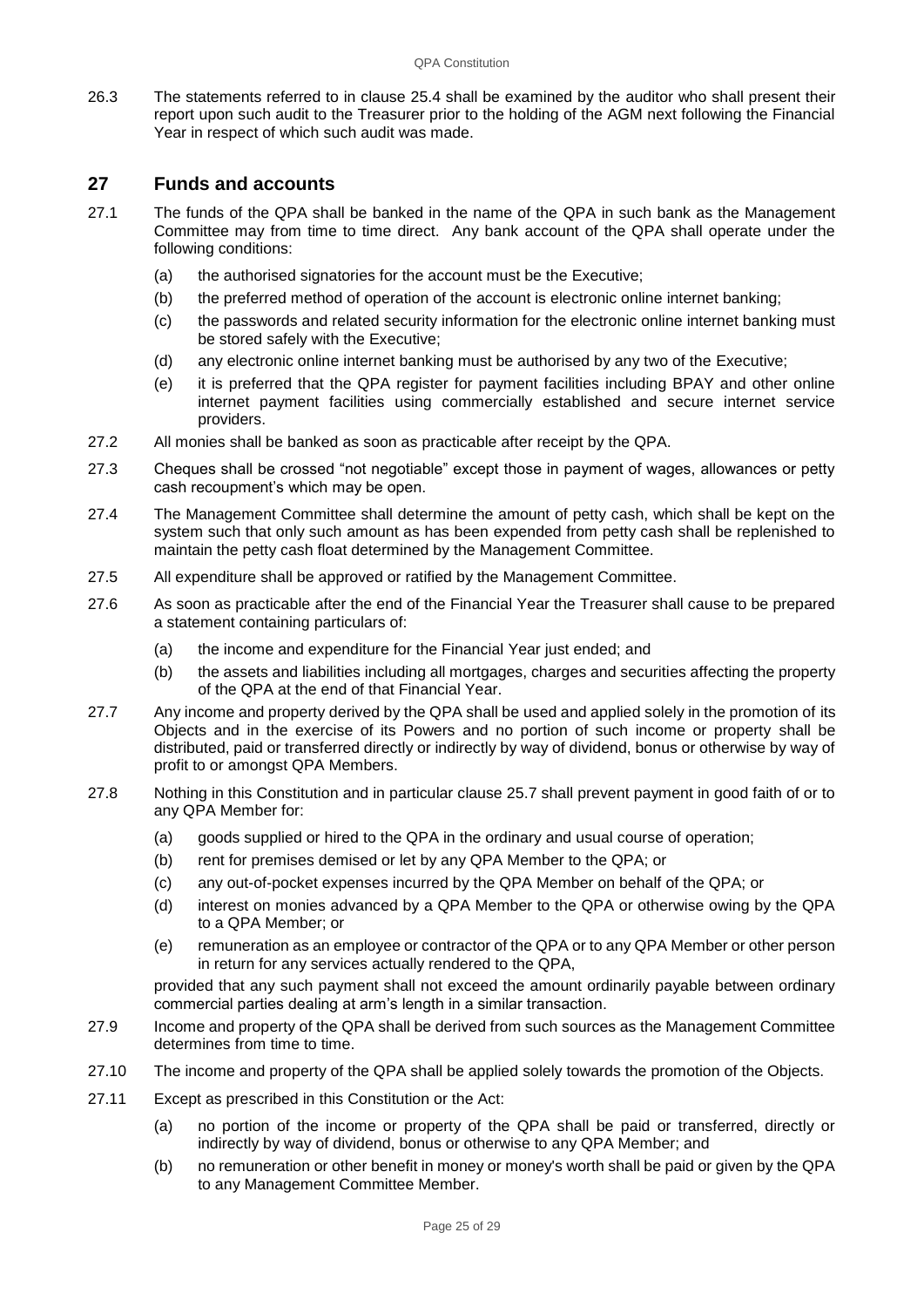## **28 Winding up and distribution of surplus assets**

- 28.1 Subject to this Constitution the QPA may be wound up in accordance with the Act.
- 28.2 The liability of the QPA Members of the QPA is limited.
- 28.3 Every QPA Member undertakes to contribute an amount not exceeding One Dollar (\$1.00) to the assets of the QPA if it is wound up while a QPA Member, or within one (1) year after ceasing to be a QPA Member, for payment of the debts and liabilities of the QPA contracted before the time at which they cease to be a QPA Member and the costs, charges and expenses of winding up the QPA.
- 28.4 If upon winding up or dissolution of the QPA there remains after satisfaction of all its debts and liabilities any assets or property, such assets or property shall not be paid to or distributed amongst the QPA Members but shall be given or transferred to any one (1) or more institution(s) or organisation(s):
	- (a) having objects similar to the Objects to the QPA; and
	- (b) which prohibits the distribution of its or their income and property among its or their QPA Members to an extent at least as great as that imposed on the QPA under clause 25.7; and
	- (c) as determined by the QPA Members in Meeting at or before the time of dissolution.

In default of such determination by the QPA Members then by such judge of the Supreme Court of Queensland or other Court as may have or acquire jurisdiction in the matter.

## **29 QPA Constitution**

- 29.1 This Constitution will clearly reflect the objects of PAA and will conform to the PAA constitution, subject always to the Act.
- 29.2 The QPA and the QPA Members acknowledge and agree:
	- (a) that they are bound by this Constitution and that this Constitution operates to create uniformity in the way in which the Objects and the sport of polocrosse are to be conducted, promoted, encouraged, advanced and administered throughout Queensland;
	- (b) to ensure the maintenance and enhancement of the sport of polocrosse, its standards, quality and reputation for the benefit of the QPA Members and the sport of polocrosse;
	- (c) not to do or permit to be done any act or thing which might adversely affect or derogate from the standards, quality and reputation of the sport of polocrosse and its maintenance and enhancement;
	- (d) to promote the economic and community service success, strength and stability of each other and to act interdependently with each other in pursuit of their respective objects;
	- (e) to act in the interests of the sport of polocrosse and the QPA Members;
	- (f) that should a QPA Member have administrative, operational or financial difficulties the QPA may act to assist the QPA Member in whatever manner the QPA considers appropriate.

## **Review and Alteration**

- 29.3 This Constitution shall be subject to review by the Management Committee every five (5) years in consultation with the QPA Members at the relevant AGM in that year.
- 29.4 Subject to the provisions of the Act and following consultation with the QPA's duly appointed legal advisor, this Constitution may only be amended, rescinded or added to from time to time by Special Resolution carried at a Meeting.
- 29.5 Once a Special Resolution to amend, rescind or add to this Constitution has been passed, the Management Committee shall make the appropriate application in the prescribed form for the registration of the amendment in accordance with the Act.

## **PAA constitution**

- 29.6 The QPA will take all reasonable steps to ensure this Constitution conforms to the PAA constitution, subject always to the Act.
- 29.7 The QPA shall provide to PAA a copy of this Constitution and all amendments to this document. The QPA acknowledges and agrees that the PAA has power to veto any provision in this Constitution which, in PAA's opinion, is contrary to the objects of PAA.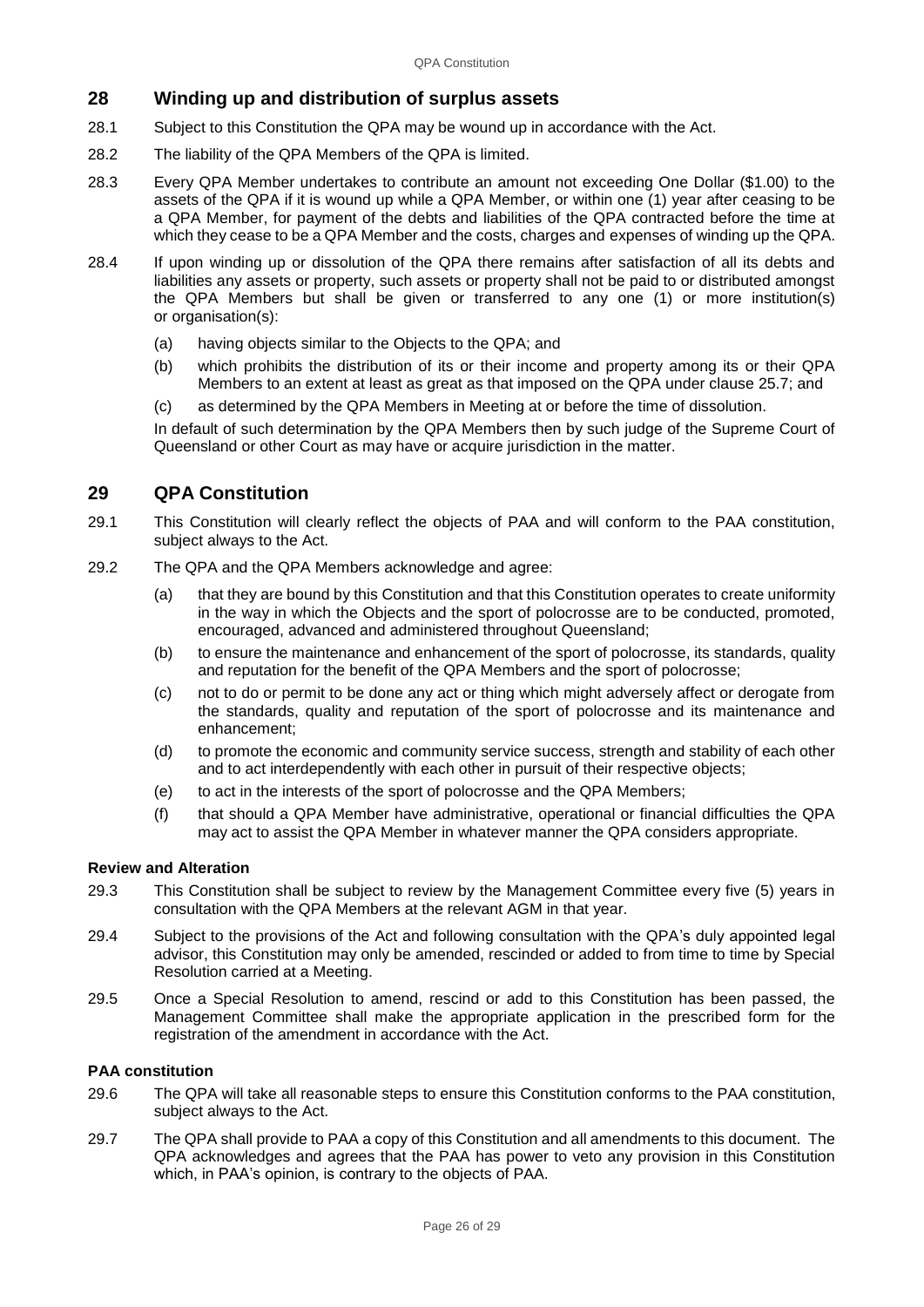## **Register**

29.8 The QPA shall maintain, in a form acceptable to PAA but otherwise in accordance with the Act, a Register of all QPA Members.

## **30 Regulations and By-laws**

- 30.1 The Management Committee may from time to time formulate, issue, adopt, interpret, amend and repeal such Regulations and By-Laws for:
	- (a) the proper advancement, internal management and administration of the QPA;
	- (b) the advancement of the Objects of the QPA; and
	- (c) the advancement of the sport of polocrosse in Queensland,

as it thinks necessary or desirable. Such Regulations and By-Laws must be consistent with this Constitution, the PAA constitution, any regulations made by PAA and any policy directives of the Management Committee.

- 30.2 All Regulations and By-Laws are binding on the QPA and all Members.
- 30.3 All clauses, rules, By-Laws and Regulations of the QPA in force at the date of the approval of Constitution shall be deemed to be Regulations and By-Laws and shall continue to apply to the extent of any inconsistency with this Constitution.

#### **Bulletins**

30.4 Any amendments, alterations, interpretations or other changes to any By-Laws or Regulations shall be advised to Members by means of bulletins approved by the President and prepared and issued by the Management Committee. Clubs shall take reasonable steps to distribute information in the bulletins to Members. The matters in the bulletins are binding on all QPA Members.

## **31 QPA compliance**

- 31.1 The QPA is a member of PAA and is recognised by PAA as the controlling authority for the sport of polocrosse in Queensland and subject to compliance with this Constitution and the PAA constitution, the QPA shall continue to administer the sport of polocrosse in Queensland in accordance with the Objects.
- 31.2 The QPA Members acknowledge and agree the QPA shall:
	- (a) be or remain incorporated in Queensland;
	- (b) apply its property and capacity solely in pursuit of the Objects and the sport of polocrosse;
	- (c) do all that is reasonably necessary to enable the Objects to be achieved;
	- (d) act in good faith and loyalty to ensure the maintenance and enhancement of the sport of polocrosse, its standards, quality and reputation for the benefit of the QPA Members and the sport of polocrosse;
	- (e) at all times act in the interests of the QPA Members and the sport of polocrosse;
	- (f) not resign, disaffiliate or otherwise seek to withdraw from PAA without approval of the QPA Members by Special Resolution; and
	- (g) abide by the PAA constitution and the rules of the sport of polocrosse.

## **32 Club compliance**

## **Compliance**

- 32.1 Clubs acknowledge and agree that they shall:
	- (a) nominate two (2) Delegates annually to attend Meetings, and shall inform the QPA of the details of those persons accordingly;
	- (b) provide the QPA with copies of their audited accounts, annual financial reports and other associated documents as soon as practicable, following the Club's annual general meeting;
	- (c) recognise the QPA as the authority for the sport of polocrosse in Queensland and PAA as the national authority for the sport of polocrosse;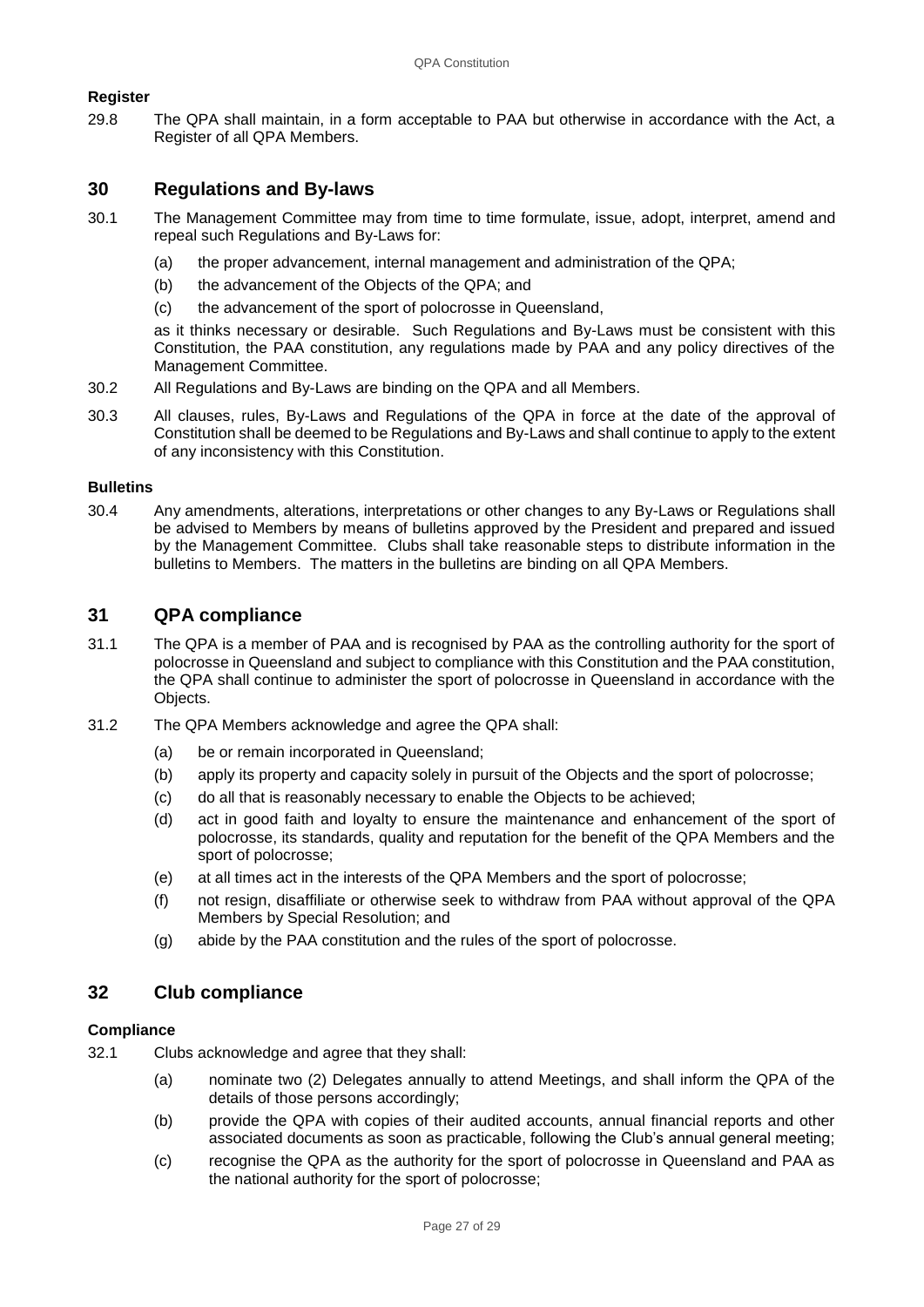- (d) adopt and implement such communications and Intellectual Property policies as may be developed by the QPA from time to time; and
- (e) have regard to the Objects in any matter of the Zone or Club pertaining to the sport of polocrosse.

#### **Club Constitutions**

- 32.2 The constituent documents of Clubs will clearly reflect the Objects and will conform to this Constitution and Clubs will take all reasonable steps necessary to ensure their constituent documents conform to this Constitution.
- 32.3 Clubs shall provide to the QPA a copy of their constituent documents (including any amendments). Clubs acknowledge and agree that the QPA has power to veto any provision in a Club constitution which, in the QPA's opinion, is contrary to the Objects.
- 32.4 The constituent documents of each Club shall at the earliest available opportunity or otherwise within one (1) year of the commencement of this Constitution, recognise the QPA as the authority for the sport of Polocrosse in Queensland and PAA as the national authority for the sport of Polocrosse in Australia.

#### **Club Books**

32.5 The books and papers of any Club coming within the ambit of the Constitution of the QPA shall be open for inspection at all reasonable times on twenty-four (24) hours' notice being given in writing to the secretary of any such body by the President of the QPA. No inspection shall be made unless authorised by the QPA.

#### **Register**

32.6 Each Club shall maintain a register of all Members of the Club in a form acceptable to the QPA and shall provide a copy of the register at a time and in a form acceptable to the QPA (including the provision of regular updates of the register).

## <span id="page-27-0"></span>**33 Notice**

- 33.1 Notices may be given by the QPA to any person entitled under this Constitution to receive any notice by sending the notice by pre-paid post or facsimile transmission or where available, by electronic mail, to the QPA Member's registered address or facsimile number or electronic mail address, or in the case of a Delegate, to the last notified address, facsimile number or electronic mail address.
- 33.2 Where a notice is sent by post, service of the notice shall be deemed to be effected by properly addressing, prepaying and posting the notice. Service of the notice is deemed to have been effected five (5) days after posting.
- 33.3 Where a notice is sent by facsimile transmission, service of the notice shall be deemed to be effected upon receipt of a confirmation report confirming the facsimile was sent to/or received at the facsimile number to which it was sent.
- 33.4 Where a notice is sent by electronic mail, service of the notice shall be deemed to be effected the next business day after it was sent.

## **34 Indemnity**

- 34.1 Every Management Committee Member and employee of the QPA shall be indemnified out of the property and assets of the QPA against any liability incurred by them in their capacity as a Management Committee Member or an employee in defending any proceedings (whether civil or criminal) in which judgement is given in their favour or in which they are acquitted or in connection with any application in relation to any such proceedings in which relief is granted by the Court.
- 34.2 The QPA shall indemnify the Management Committee Members and its employees against all damages and losses (including legal costs) for which any such Management Committee Members or employee may be or become liable to any third party in consequence of any act or omission, except wilful misconduct performed or made by:
	- (a) a Management Committee Member whilst acting on behalf of and with the authority, express or implied of the QPA; and
	- (b) an employee within the scope of their employment by the QPA.